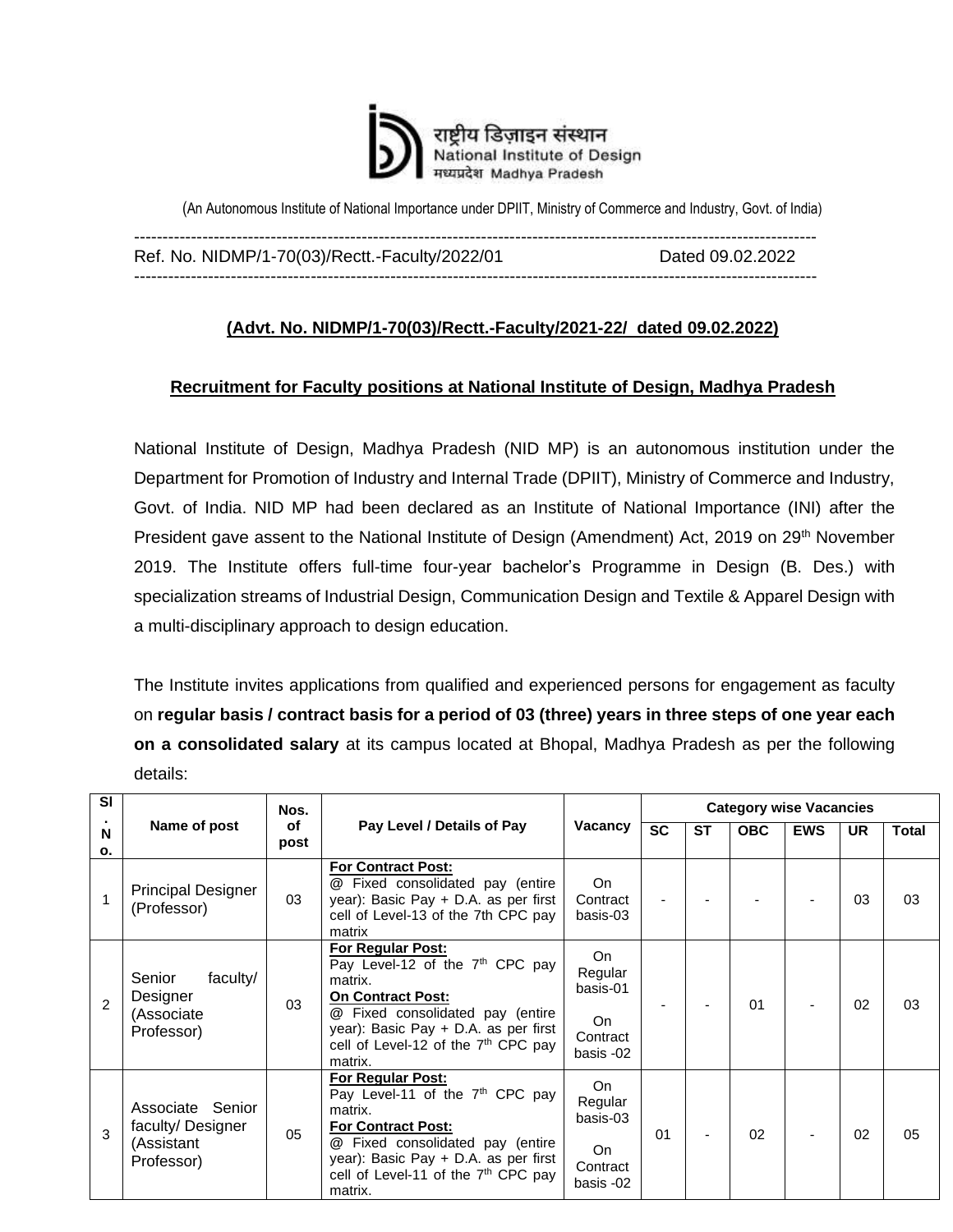| <b>SI</b>      | Nos.                                     |            |                                                                                                                                                                                                                                                    |                                                          | <b>Category wise Vacancies</b> |                |            |            |           |       |  |
|----------------|------------------------------------------|------------|----------------------------------------------------------------------------------------------------------------------------------------------------------------------------------------------------------------------------------------------------|----------------------------------------------------------|--------------------------------|----------------|------------|------------|-----------|-------|--|
| N<br>о.        | Name of post                             | οf<br>post | Pay Level / Details of Pay                                                                                                                                                                                                                         | Vacancy                                                  | <b>SC</b>                      | <b>ST</b>      | <b>OBC</b> | <b>EWS</b> | <b>UR</b> | Total |  |
| 4              | Designer/Faculty                         | 07         | <b>For Regular Post:</b><br>Pay Level-10 of the 7 <sup>th</sup> CPC pay<br>matrix.                                                                                                                                                                 | On.<br>Regular<br>basis-07                               | 01                             |                | 03         | 01         | 02        | 07    |  |
| 5              | <b>Principal Technical</b><br>Instructor | 02         | <b>For Regular Post:</b><br>Pay Level-11 of the 7 <sup>th</sup> CPC pay<br>matrix.<br>For Contract Post:<br>@ Fixed consolidated pay (entire<br>year): Basic Pay + D.A. as per first<br>cell of Level-11 of the 7 <sup>th</sup> CPC pay<br>matrix. | On<br>Regular<br>basis-01<br>On<br>Contract<br>basis -01 |                                |                |            |            | 02        | 02    |  |
| 6              | Senior Technical<br>Instructor           | 02         | For Regular Post:<br>Pay Level-10 of the 7 <sup>th</sup> CPC pay<br>matrix.<br>For Contract Post:<br><b>@</b> Fixed consolidated pay (entire<br>year): Basic Pay + D.A. as per first<br>cell of Level-10 of the $7th$ CPC pay<br>matrix.           | On<br>Regular<br>basis-01<br>On<br>Contract<br>basis -01 |                                |                |            |            | 02        | 02    |  |
| $\overline{7}$ | Senior Design<br>Instructor              | 01         | <b>For Regular Post:</b><br>Pay Level-10 of the 7 <sup>th</sup> CPC pay<br>matrix.                                                                                                                                                                 | <b>On</b><br>Regular<br>basis-01                         |                                |                |            |            | 01        | 01    |  |
|                | <b>Total</b>                             | 23         |                                                                                                                                                                                                                                                    |                                                          | 02                             | $\blacksquare$ | 06         | 01         | 14        | 23    |  |

**@** Based on First Cell of the Pay Level + DA @ 31% (as on date of advertisement, subject to change as per the applicable rate on the date of joining of the candidate).

- For details regarding application form, educational qualifications, experience, other requirements and terms & conditions for these positions, please visit the NID MP website **http://www.nidmp.ac.in**. Interested persons must apply online in the prescribed application form available in 'careers' section of the Institute website.
- Method of recruitment for each post i.e. Regular basis or Contract basis (initially for 01 (one) year duration, extendable further up to a total engagement period of maximum three years, subject to maximum of one year at a time) etc. is given in Annexure I attached with this document.
- Mode of application is online only and any other form of submission of applications shall not be accepted.
- Applicants must double-check that the fee has been deposited and fill up the correct reference number provided by the bank to avoid rejection of application.
- Last date for submission of online application is 10.03.2022 till 23.59 hours.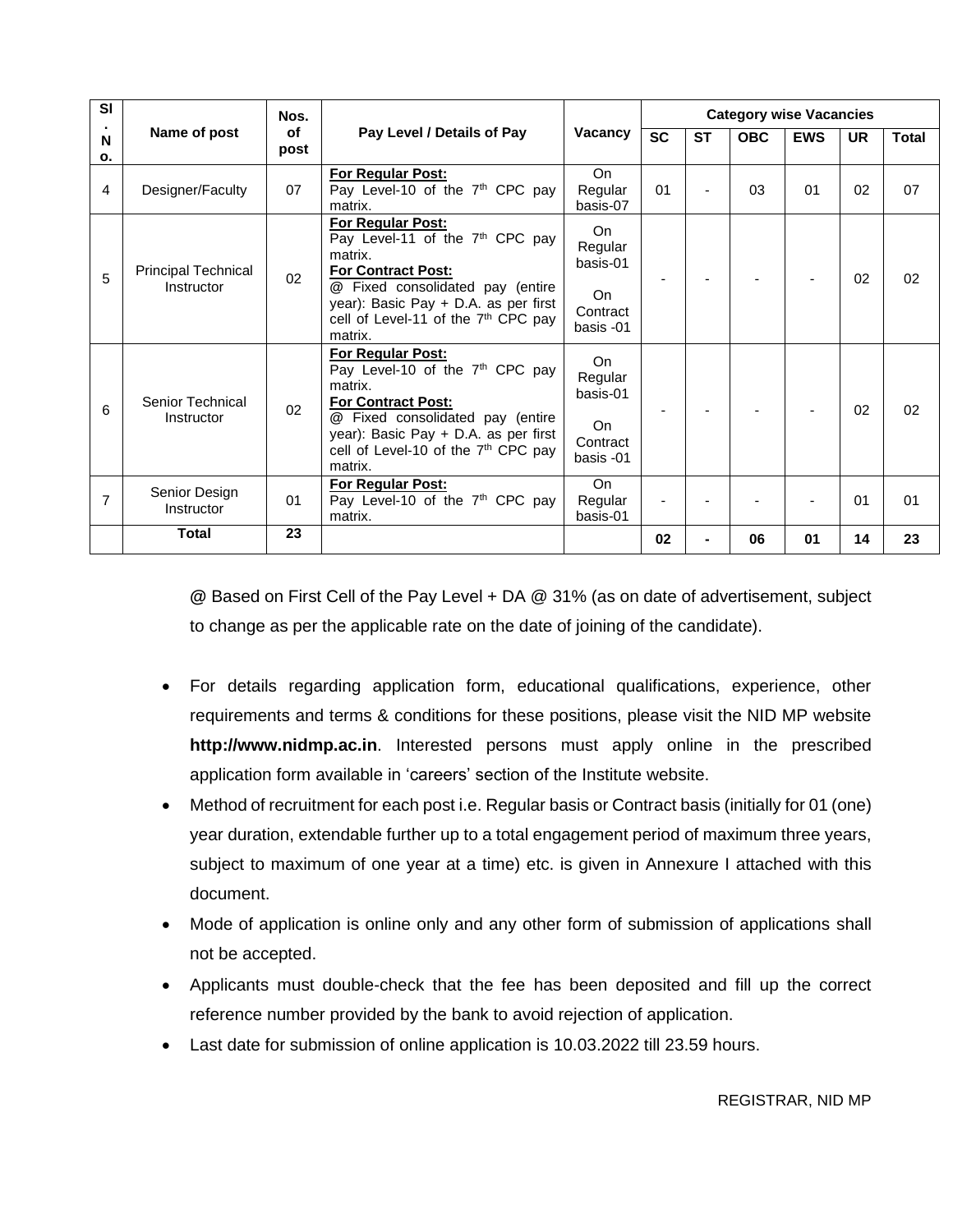## 1. **Essential/ Desirable Qualification, Age and Experience**:

Essential/ Desirable educational qualifications, age and experience for the above posts are as per Recruitment Rules, and listed at Appendix A.

## 2. **Age Limit/Relaxation**:

(1) Maximum age limit for each post shall be as per Recruitment Rules.

(2) Age relaxation for SC/ ST/ OBC/ PwD/ Ex-Servicemen candidates/ Government Servants with three years of continuous service in Central Government Organization/ Autonomous bodies under the Govt. of India/ same department shall be applicable as per the provisions given in Department of Personnel & Training, Ministry of Personnel, Public Grievances and Pensions, Government of India O.M. No. 15012/2/2010- Estt.(D) dated 27.03.2012. Candidates must note that no relaxation will be applicable to SC/ST/OBC candidates applying for Unreserved (UR) vacancies.

(3) Reservation for PwD/ Ex-Servicemen is horizontal reservation therefore candidates selected against the quota for persons with disabilities (PwD) will be placed in the appropriate category viz. SC/ST/OBC/General candidates depending upon the category to which they belong in the roster meant for reservation of SCs/STs/OBCs.

(4) Only date of birth indicated in SSC/ Secondary School Leaving Certificate/Birth Certificate will be accepted. No subsequent request for change shall be entertained under any circumstances.

(5) The date for determining eligibility of candidates in every respect i.e. qualifications, experience and preferred age limit etc. shall be considered as on the last date of submission of applications under this advertisement.

## 3. **Application Fee**:

Candidates belonging to UR, OBC (Non-creamy layer) category shall be required to make online payment of non-refundable application fee of ₹1,000/-. SC, ST, EWS, PwD, Ex-Servicemen and Women candidates are exempted from payment of application fees. SC, ST, EWS, PwD and Ex-Servicemen candidates are required to upload valid certificates issued by competent authority to claim fee exemption, otherwise their application will be rejected.

## 4. **General Instructions**:

(1) Candidates applying in response to this advertisement should satisfy themselves regarding their eligibility for the post. They must be fulfilling eligibility criteria as on the last date of submission of applications, failing which their application will be rejected.

(2) Number and nature of positions may change and vary at the time of selection/ recruitment. NID MP reserves the right to fill or not to fill all the advertised positions/ any position/ cancel the advertisement in whole or in part, without assigning any reason and its decision in this regard shall be final.

(3) All recruitment shall be done only on the recommendations of duly constituted Selection Committees. The decision of the Appointing Authority shall be final. There shall be no scope of fixing or altering pay outside the Selection Committee.

(4) NID MP will retain data of applications received from non-shortlisted candidates only for a period of six months after completion of recruitment process i.e. the issuance of offer letter to the selected candidate. Thereafter, no RTI on the subject shall be entertained.

(5) Candidates will be considered only for the posts applied for.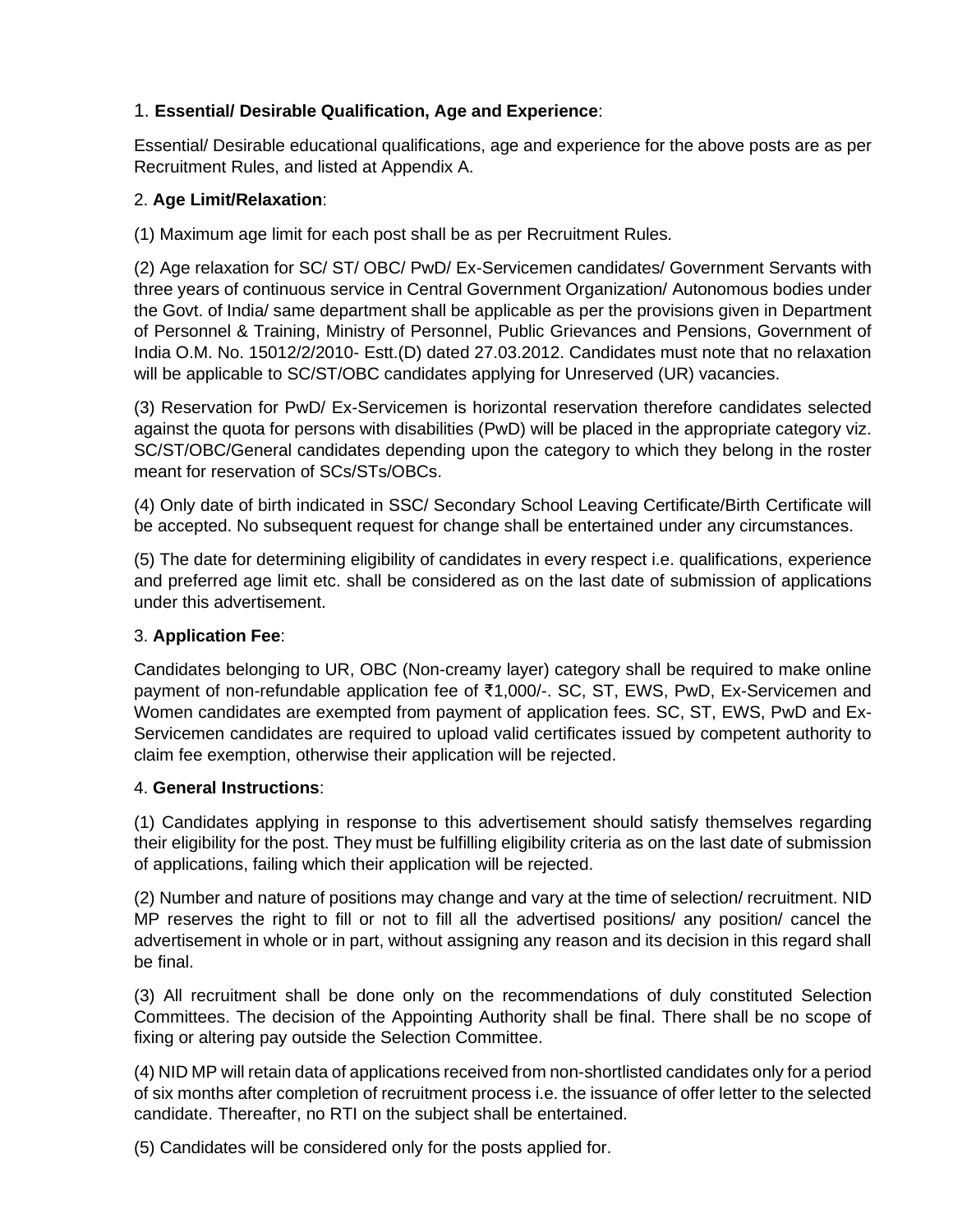(6) Candidates before applying must ensure that they meet eligibility criteria as stipulated in the advertisement. He/ she will be allowed to appear in the selection process on the basis of the information furnished by them in their application form. In case, it is found at any stage of recruitment process, that the information furnished by the candidate is false or the candidate does not fulfill eligibility conditions, he/she will be disqualified, his/her candidature will be cancelled and if selected, appointment may be cancelled. No correspondence in this regard will be entertained.

(7) Issuance of letter for the selection process will not confer any right for appointment.

(8) Applications which are not in prescribed form/ filled incorrectly/ incomplete and without relevant supporting documents uploaded may be outrightly rejected. No correspondence will be entertained in this regard.

(9) Candidates are required to attach certificates in support of caste/ category (if claiming reservation/ relaxation in age), educational qualifications, experience (it should clearly state pay scale for the purpose of determining eligibility), photograph, signature, CV etc. Detailed instructions are given on the job portal.

(10) The Institute reserves the right to allow those applicants, whose certificates / supporting documents do not clearly indicate their eligibility, to be called for Interview / Proficiency test to save on time in processing the applications. A candidate who is marked provisionally eligible due to any reason must therefore ensure, that he/she brings all those documents containing the desired information for inspection. However, if it is found at the time of checking the documents that the applicant doesn't meet the eligibility criteria, he/ she shall not be allowed to appear in the selection process. Thus, the onus to prove eligibility for the post is solely on the candidate.

(11) NID MP strives to have a workforce which also reflects gender balance and hence, female candidates are especially encouraged to apply without paying any application fees.

(12) Selection will be made on the basis of performance in personal Interview/Proficiency test.

(13) Mere fulfilment of eligibility criteria does not guarantee candidates being called for Interview/ Proficiency test. NID MP reserves the right to restrict number of candidates to be called for Interview/ Proficiency test by short-listing the applications on the basis of higher benchmark for short-listing criteria as may be decided by the Institute.

(14) NID MP reserves the right to reject or accept the candidature of any candidate at any stage. The Institute reserves the right to cancel / restrict / enlarge / modify / alter the recruitment process, if need arises, without issuing any further notice or assigning any reason thereof.

(15) Issuance of an admit card for the Interview/ Proficiency test will not confer any right for appointment. Appointment will be solely subject to fulfilment of all the eligibility conditions.

(16) No correspondence will be entertained from candidates not shortlisted for Interview/ Proficiency test/ appointment.

(17) In case of any inadvertent mistake/error in the process of selection which may be detected at any stage even after the issue of offer of appointment, NID MP reserves the right to withdraw/ cancel/ modify any communication made to the candidate.

(18) The Interview/ Proficiency test shall be conducted only at NID MP or as decided by the Institute on a date specified. No request for change of venue/ date of selection process shall be considered under any circumstances.

(19) No TA/DA will be paid for appearing in the Selection Process.

(20) Institute will not arrange any boarding and lodging facility for the candidates, and they will have to make their own arrangement for attending Interview/ Proficiency test.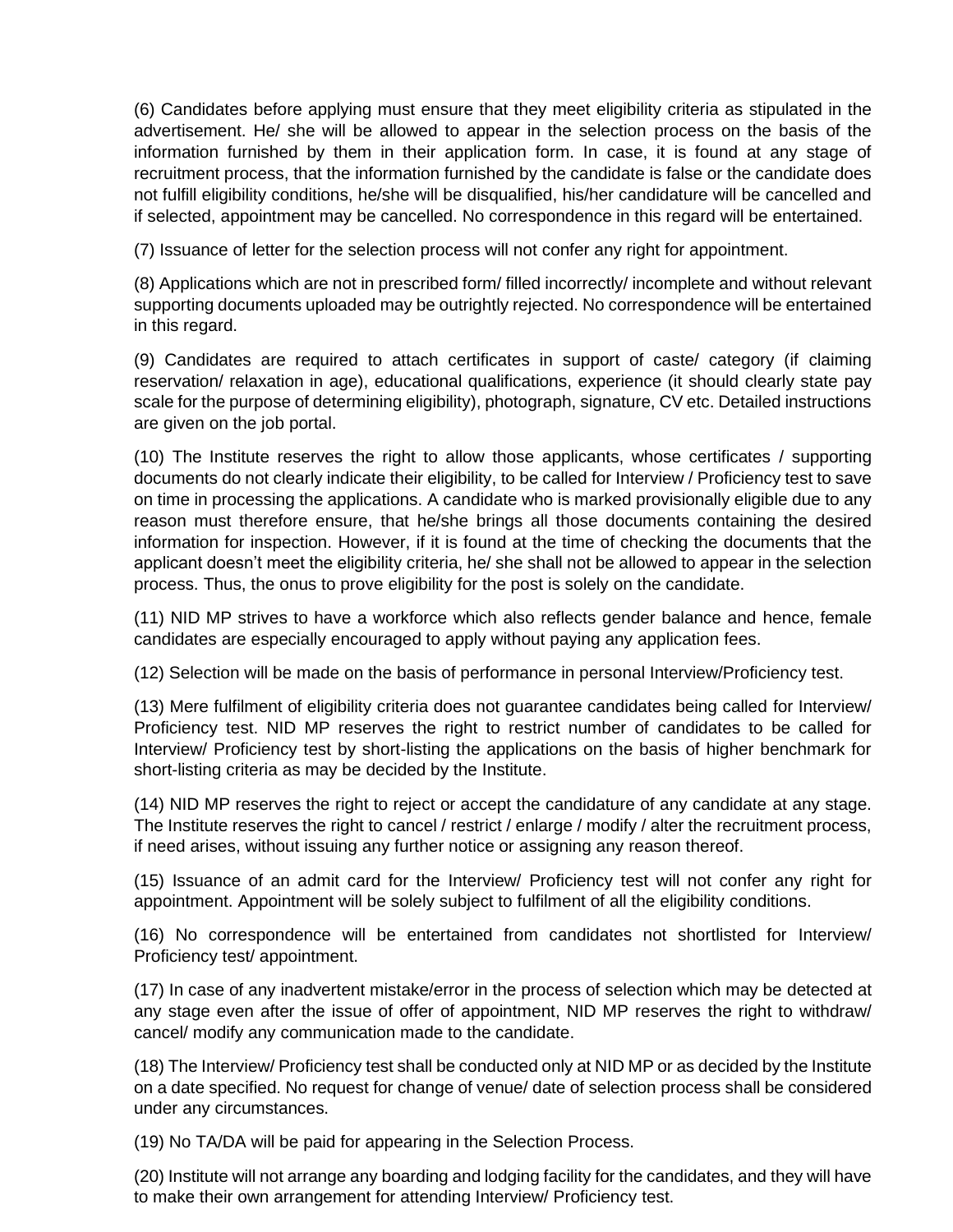(21) The period of contract will be for one year. However, it may be extended up to three years (01 year at a time) with the approval of the Competent Authority of the Institute.

(22) Original documents along with one set of self-attested copies of testimonials will have to be produced at the time of Interview/ Proficiency test for verification. Nonproduction of original of any of the requisite documents will render the candidate ineligible for appearing in the Interview/ Proficiency test. In case is observed that the candidate is not fulfilling the criteria at the time of documents verification, he/she will not be allowed to appear in the Interview/ Proficiency test despite passing the written test (if conducted).

(23) Candidates are advised to visit NID MP website http://www.nidmp.ac.in regularly. Any addendum/ corrigendum shall be published only on the Institute website. List of candidates shortlisted for participating in various stages of the selection process such as Interview/ Proficiency test etc. will be displayed only on NID MP website. No separate communication/ intimation in this regard shall be made by the Institute.

(24) All communications in regard with recruitment will be made by email only. Candidates should check their email including SPAM folder regularly. Name of the shortlisted candidates for Interview/ Proficiency test will be displayed on NID MP website and intimation shall be sent only to registered e-mail id of candidate. No separate intimation will be sent by post. Besides, all information regarding Interview/ Proficiency test schedule etc. will also be provided through NID MP website and registered e-mail id of candidates. No separate communication through post will be sent.

(25) Hence, candidates are advised in their own interest to provide their working email id and to white-list the e-mail id **career@nidmp.ac.in** so that communications from Institute does not end up in spam folder. NID MP will not be responsible for non-receipt of intimation via e-mail due to any technical reason/ problem not attributable to the Institute.

(26) Candidates should not have been convicted by any Court of Law.

(27) The decision of NID MP in all matters relating to eligibility, acceptance or rejection of the applications, penalty for false information, mode of selection, conduct of examination(s), selection and allotment of posts/ Disciplines to selected candidates will be final and binding on the candidates. No enquiry / correspondence will be entertained in this regard.

(28) In case after appointment, any information given/ declaration by the candidate is found to be false or if the candidate has wilfully suppressed any material information relevant to the appointment, he/she will be liable to be removed from the service and any action taken as deemed fit by the appointing authority.

(29) Helpline e-mail ID for queries related to fee and form submission is: career@nidmp.ac.in

(30) Candidates must be in sound health. If selected, they must be prepared to undergo such medical examination and satisfy such medical authority as Institute may require before joining NID MP service as per the Government of India norms.

(31) All the appointments are subject to verification of caste certificates, credentials, academic qualifications, experience, conduct, medical fitness followed by police verification of the selected candidates. During the period of Institute service, if NID MP, on its verification, finds any discrepancy in the claims made by the candidate, besides departmental proceedings, suitable legal action shall also be initiated as per Government of India Rules.

(32) NID MP reserves the right to (i) relax eligibility criteria in exceptional cases; and

(ii) fill a position at lower level than that advertised.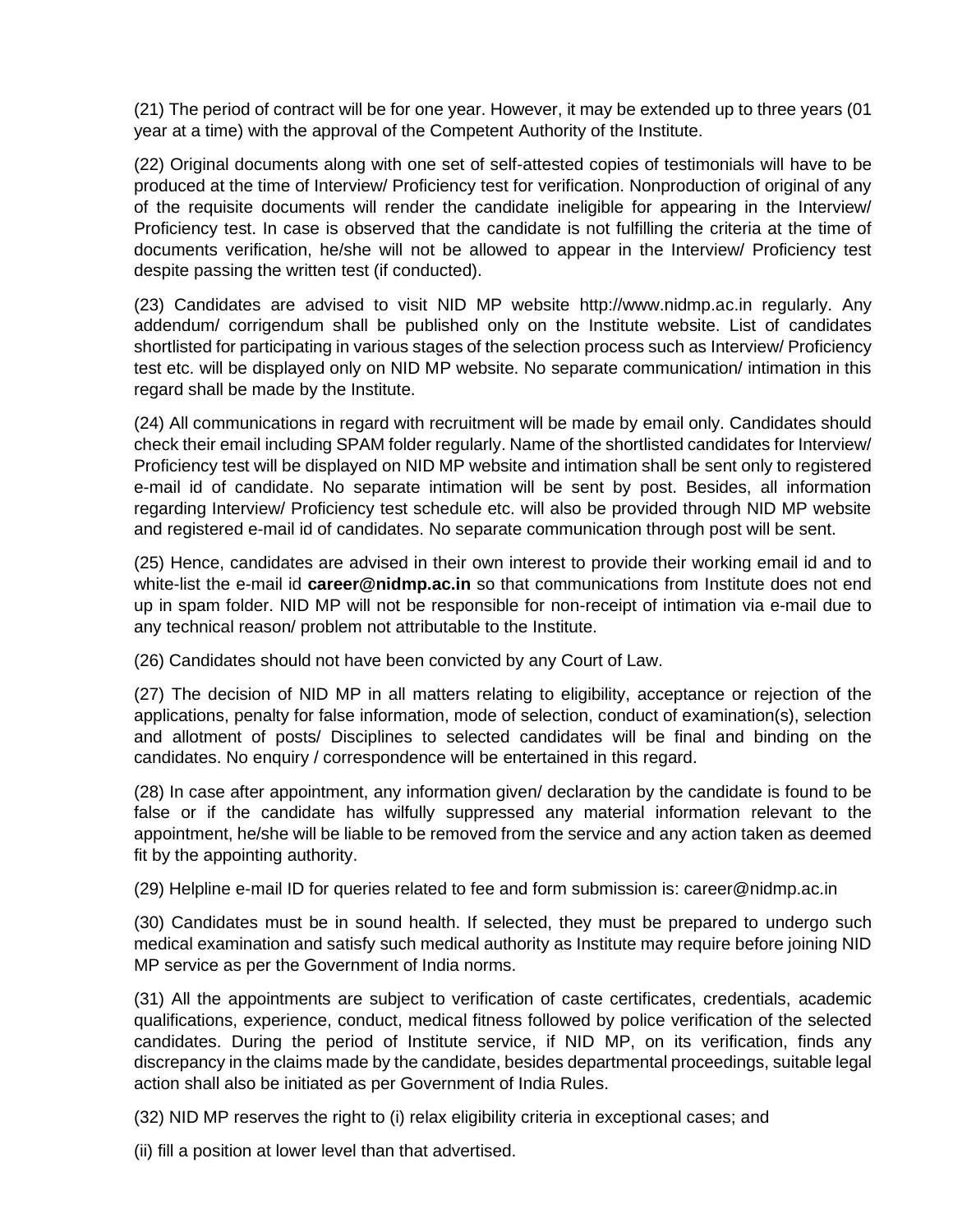(33) NID MP reserves the right to extend the closing date for receipt of applications and also reserves the right to postpone/ cancel the recruitment exercise for any/ all the posts at any stage.

(34) The Institute reserves the right, not to fill the posts herein advertised in case of non-availability of suitable candidates.

(35) Photographs: One recent (not earlier than three months from the date of application) colour passport size photograph with clear front view of the candidate without cap, scarf and sunglasses should be uploaded while filling the application form. Identical extra colour passport size photograph as uploaded on the application should be kept for providing the same at the time of verification or as required by NID MP. Candidates may note that Institute may reject the candidature at any stage for attaching old/ unclear photograph on the application form and actual physical appearance of the candidate.

(36) No educational qualification shall be considered unless supported by Degree Certificate or Provisional Degree Certificate along with mark sheets. Only a grade card/ mark sheet will not be treated as proof of eligibility of the Degree, unless it specifically and unconditionally indicates that the student is eligible for award of degree.

(37) Experience Certificate from employer should mention Pay/ CTC, Nature of Employment, period of employment, designation (Post) and all other work experience related details which candidate has claimed in his/her application. Offer of appointment shall not be treated as a proof of experience. It is the responsibility of the candidates to provide conclusive documentary proof(s) in support of experience claimed without the same shall not be considered.

(38) The total cumulative experience of the candidate should not be less than the experience stipulated in the advertisement. In case a candidate claims experience in freelance work assignment, he/ she should submit the certificate of incorporation of the Firm and the ITRs filed by him/her on the name of the Firm. Otherwise, copies of work orders/ assignments/ work satisfactory certificates issued during the claimed freelance period should be attached as proof of experience.

(39) Any legal proceedings in respect of any matter of claim or dispute arising out of this advertisement can be instituted in Bhopal and courts/ Tribunals/ forums at Bhopal only shall have sole and exclusive jurisdiction to try any such cause/ disputes.

(40) Action against candidates found guilty of misconduct: Candidates are warned to not to furnish any particulars that are false or suppress any material information while filling in the application form. Candidates are also warned that they should in no case attempt to alter or otherwise tamper with any entry in a document or the attested certified copy submitted by them nor should they submit a tampered/ fabricated document.

(41) Without prejudice to criminal action/ debarment from NID MP recruitment process wherever necessary, candidature will be summarily cancelled at any stage of the recruitment in respect of candidates found to have indulged in any of the following:

(i) Making wrong declarations and giving misinterpretation of the facts in the application.

- (ii) Involved in malpractices.
- (iii) Using unfair means during interview/ proficiency test.
- (iv) Obtaining support for his/her candidature by any means.
- (v) Impersonate/Procuring impersonation by any person.
- (vi) Submitting fabricated documents/ documents which have been tampered with.
- (vii) Making statements which are incorrect or false or suppressing material information.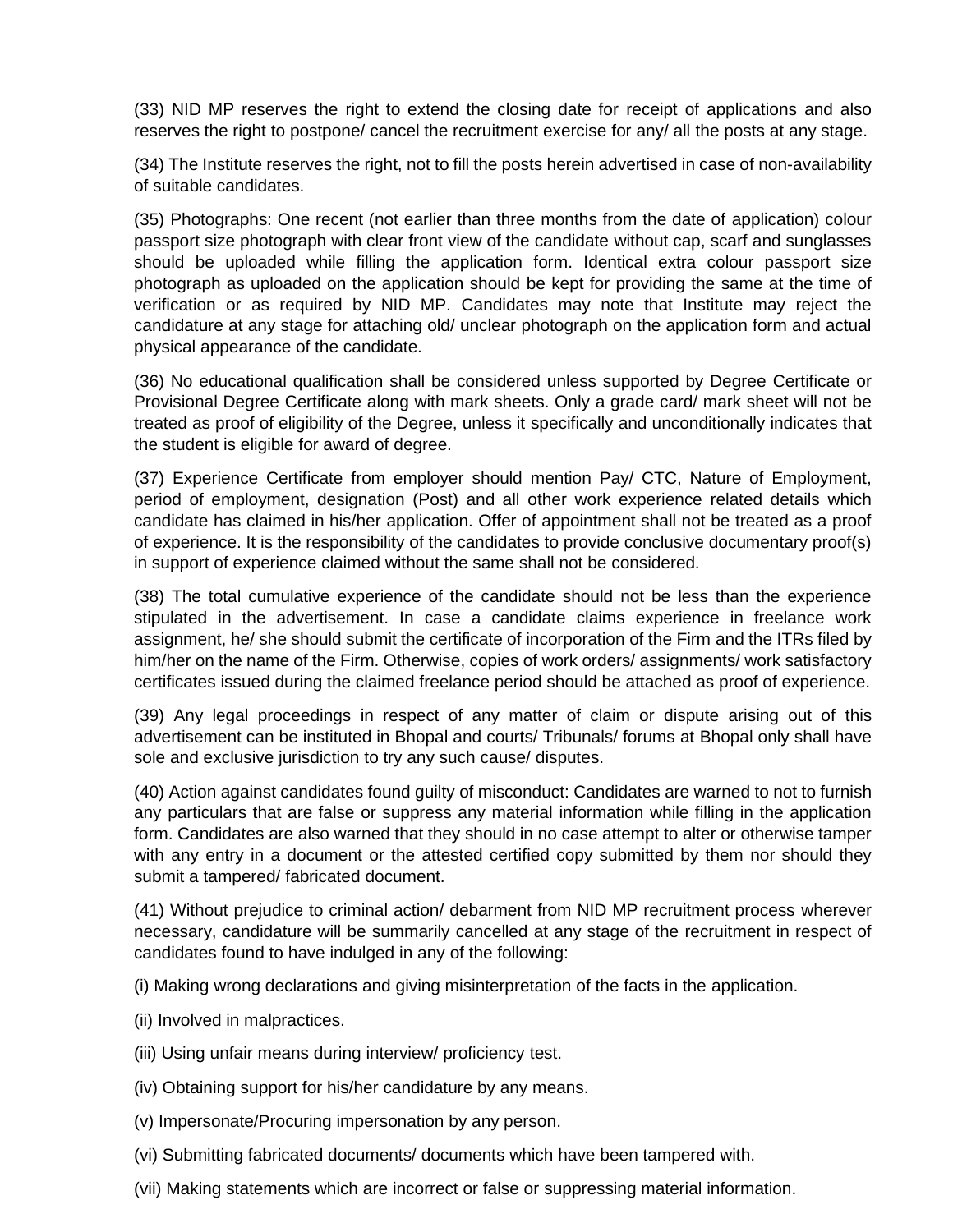(viii) Resorting to any other irregular or improper means in connection with his/her candidature for the examination.

(ix) Candidature can also be cancelled at any stage of the recruitment for any other ground which the NID MP considers to be sufficient cause for cancellation of candidature.

(42) NID Madhya Pradesh offers full-time four year Bachelor's Programme in Design (B.Des.) with specialization streams of Industrial Design (ID), Communication Design (CD), and Textile & Apparel Design (TAD) with one-year Foundation Studies (FS). The required core competencies of the faculty positions (discipline wise) for the recruitment advertisement are given below:

- (i) **Industrial Design**: Product Design, Automobile Design, Ceramics & Glass Design, Furniture Design, User Experience & User Interaction Design, Wood & Metal Design, IT assisted Lab, Ergonomics Lab (one or more of these specializations).
- (ii) **Communication Design**: Graphic Design, Communication Design, Sound Design, Film Design (one or more of these specializations).
- (iii) **Textile & Apparel Design**: Garment Manufacturing Process, Pattern Making & Draping, Pattern Master with Complex Garment Construction, Designing of Interior Spaces, Fashion & Apparel Retail and Merchandising (one or more of these specializations).
- (iv) **Foundation Studies**: Material Manufacturing Process, Fine Arts, Anthropological / Humanities / Cultural Studies, Retail Experience Design, Product Design, Experience Design (one or more of these specializations).

## 5. **Selection Process**:

(1) Candidates, applying for more than one Discipline, even at the same level, should apply separately for each post. Similarly, if there are regular and contractual posts in the same Discipline, the candidate should apply separately for each type of post.

(2) Screening of applications received may be done to restrict the number of candidates to be called for selection process. NID MP at its discretion may restrict the maximum number of candidates to be called for any stage of the selection process, for any or all of the posts. All candidates, who fulfil the educational qualification, age and experience criteria, will be shortlisted.

(3) NID MP may decide to conduct a selection process comprising of multiple stages for selection of candidate. Final selection will be through interview of shortlisted candidates.

(4) Canvassing in any manner will entail disqualification of the candidature.

(5) Candidates not eligible for any post mentioned in the above advertisement shall be disqualified. Screening of applications will be done on the basis of requirement mentioned in the advertisement only. All other requirements shall be assessed by the Selection Committee.

(6) The crucial date for determining the age limit and post qualification experience shall be the closing date for receipt of application i.e. 10.03.2022. The date of declaration of result / issuance of mark sheet shall be deemed to be the date of acquiring the qualification and there shall be no relaxation on this account. Post qualification experience on a post / level shall be counted from the said date onwards.

(7) The appointment on contract basis will be initially for a period of one year, extendable further for 02 years (one year at a time) as per the requirements of the Institute if the services of the candidates are found to be satisfactory. However, a candidate engaged on contractual basis will not confer any right to claim absorption in regular establishment of the Institute.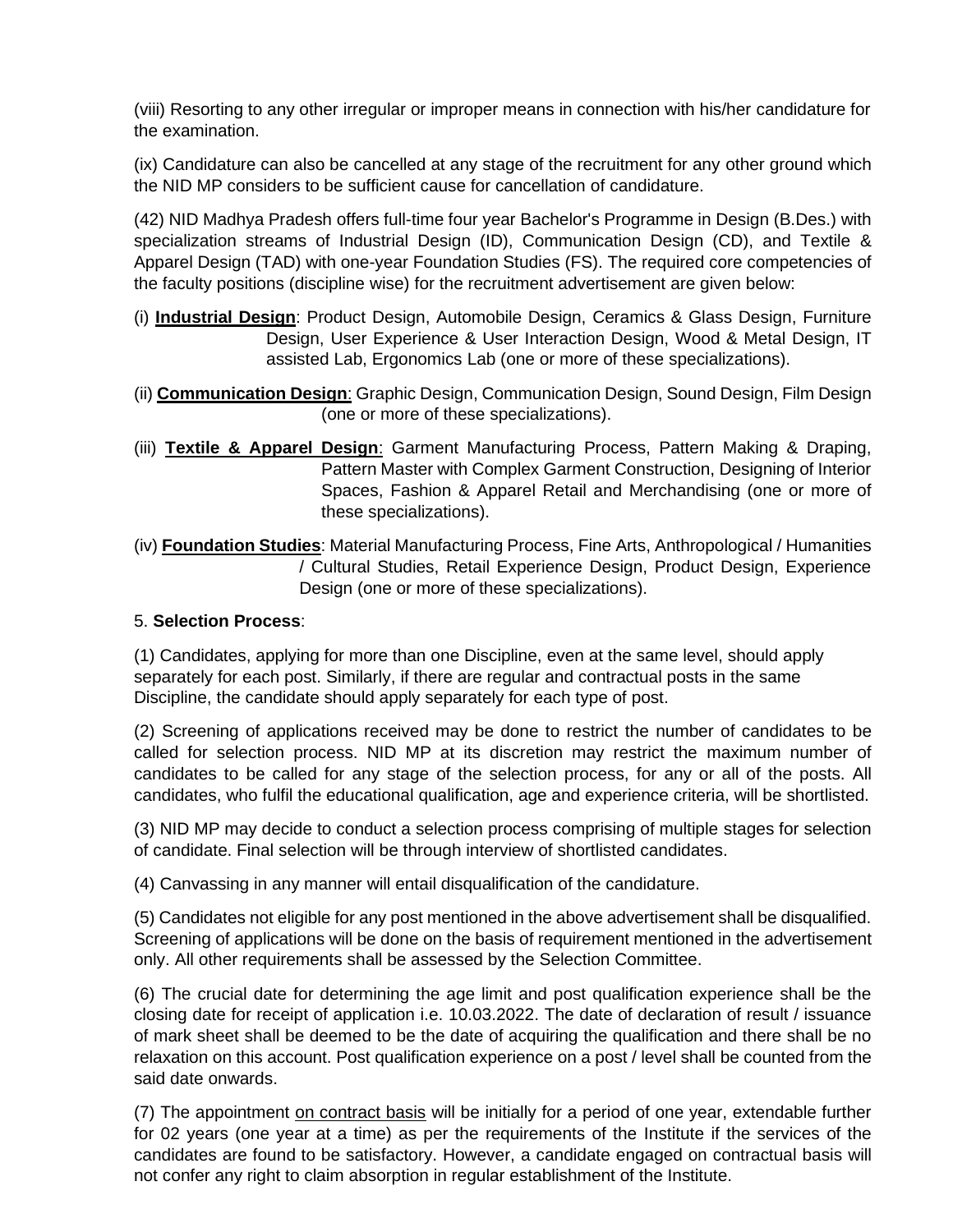## 6. **Other Conditions**:

## For Regular Posts:

The selected candidate shall be governed by NID MP Service Rules as per Government of India norms.

## For Contract Posts:

(1) On the day of joining, the Consolidated pay for the selected candidates on contract will be fixed based on the applicable rates of Dearness Allowance, as applicable to regular employees of the Institute. The consolidated pay, so fixed, will not be revised upwards during the tenure of initial year. The applicable taxes will be deducted from the monthly payable remuneration.

(2) The Candidates selected on Contract for various positions will only be paid the remuneration specified above, during the tenure of the contract of initial year. Thereafter, a revision in consolidated pay may be considered, based on the performance, as per annual increment and increased dearness allowance for the second and third year if tenure of the contract is extended.

(3) The selected candidate shall be entitled to casual leave of 08 days in a year on pro-rata basis during the contract period. 02 Restricted Holidays (RH) shall also be allowed. Leave can't be carried forward or accumulated to the next year. No leave encashment for un-availed leave/s is allowed during the contract or on resignation or termination of contract. No other type of leave would be admissible.

(4) Weekly-off on Saturday & Sunday and other public holidays would be admissible.

(5) Working hours/days and off will be the same as for the Institute.

(6) TA/DA would also be admissible if deputed on outstation duty.

(7) No other allowances/ perks or benefits would be admissible except the above.

(8) The Institute can terminate the contract at any time without prior notice and without providing any reason for it. However, in the normal course, it will provide one month's notice to the individual. The individual can also seek for termination of the contract upon giving one month's notice to the **Institute** 

## 6. **Documents/ Certificate to be produced at the time of selection process**:

Following documents/certificates, in original along with one set of photocopies, are required to be brought at the time of appearing in the selection process, failing which the candidature will be summarily rejected and candidate will be debarred from participation in the further selection process:

(i) Matriculation/10<sup>th</sup> Standard or equivalent certificate indicating date of birth. Where date of birth is not available in certificate/mark sheets issued by concerned Educational Boards, School leaving certificate indicating date of Birth will be considered. Or Birth Certificate indicating date of birth.

(ii) Higher Secondary / Class Xll (or equivalent) board marksheet.

(iii) Degree & Post Graduation certificate along with mark sheets pertaining to all the academic years as proof of educational qualification claimed.

(iv) Ph.D. degree, where applicable.

(v) Specific degree/ diploma certificate along with mark sheet, wherever specified in the recruitment advertisement/ notification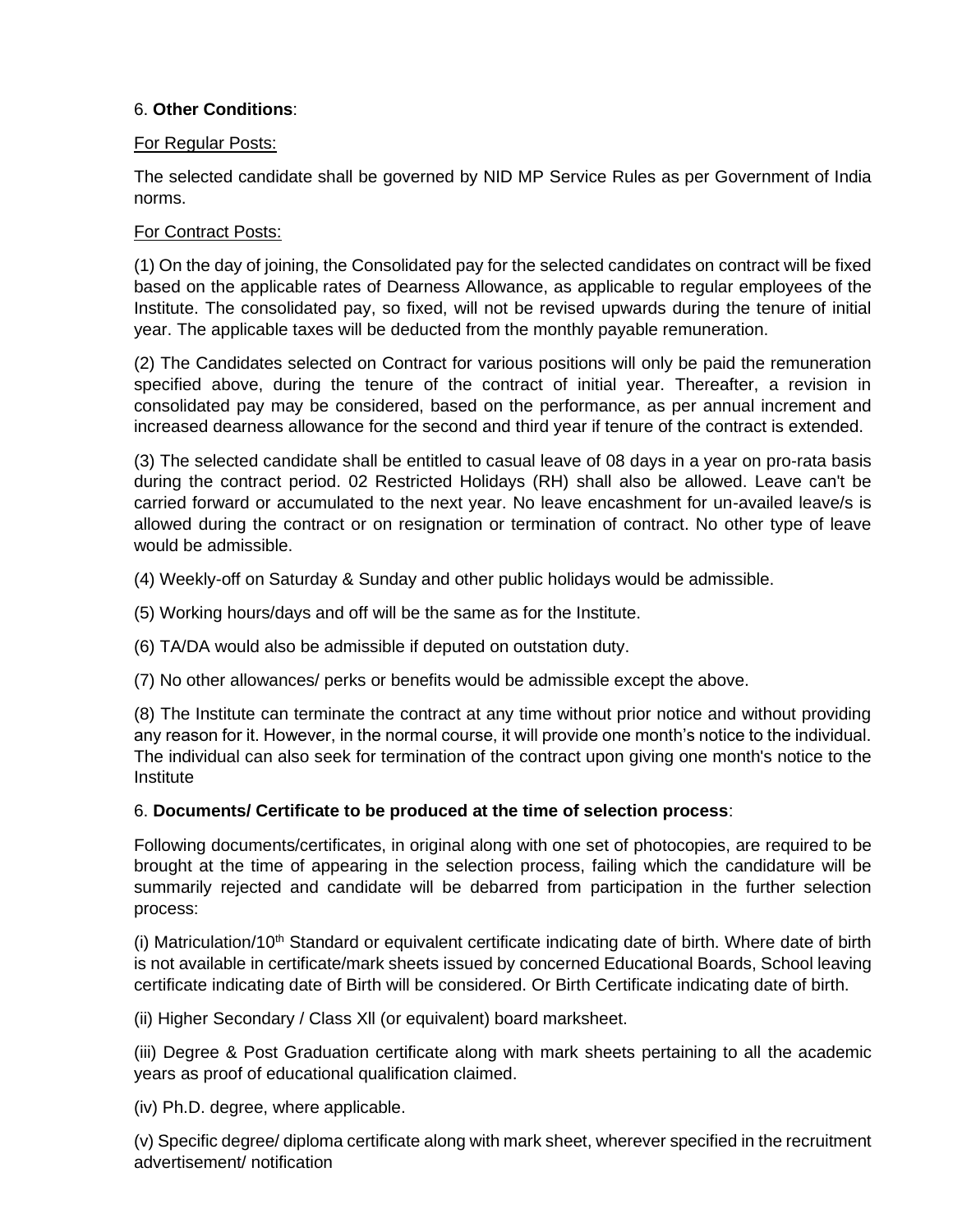(vi) Degree/ diploma/ Ph. D. as referred above should have been awarded by a recognized University/ Institute.

(vii) The Schedule Caste/ Schedule Tribe/ Other Backward Class certificate issued by appropriate authority. (If applicable)

(viii) PwD/ Ex-Servicemen certificate issued by appropriate authority. (If applicable)

(ix) Photo identity card (issued by Govt. agency).

(x) NOC and Experience Certificate(s) from the Head(s) of Organization(s) for the entire experience claimed.

(xi) Participation certificate in sports and other activities, if applicable.

(xii) Any other relevant documents in support of the entries filled in application form.

## 7. **Important Dates**:

(i) Opening date of submission of application: 09.02.2022

(ii) Closing date of submission of application: 10.03.2022

Any difficulties relating to submission of application may be sent to email id: career@nidmp.ac.in

## 8. **Check List**:

- (i) Whether all details in application form have been filled up correctly?
- (ii) Whether recent photograph uploaded?
- (iii) Whether application fee, if applicable, paid?
- (iv) Whether certificates of essential qualification uploaded?
- (v) Whether caste/ category/ PwD/ Ex-servicemen certificate if applicable, uploaded?
- (vi) Whether relevant experience certificate uploaded?
- (vii) Whether other relevant documents, if any, have been uploaded?

## **Registrar, NID MP**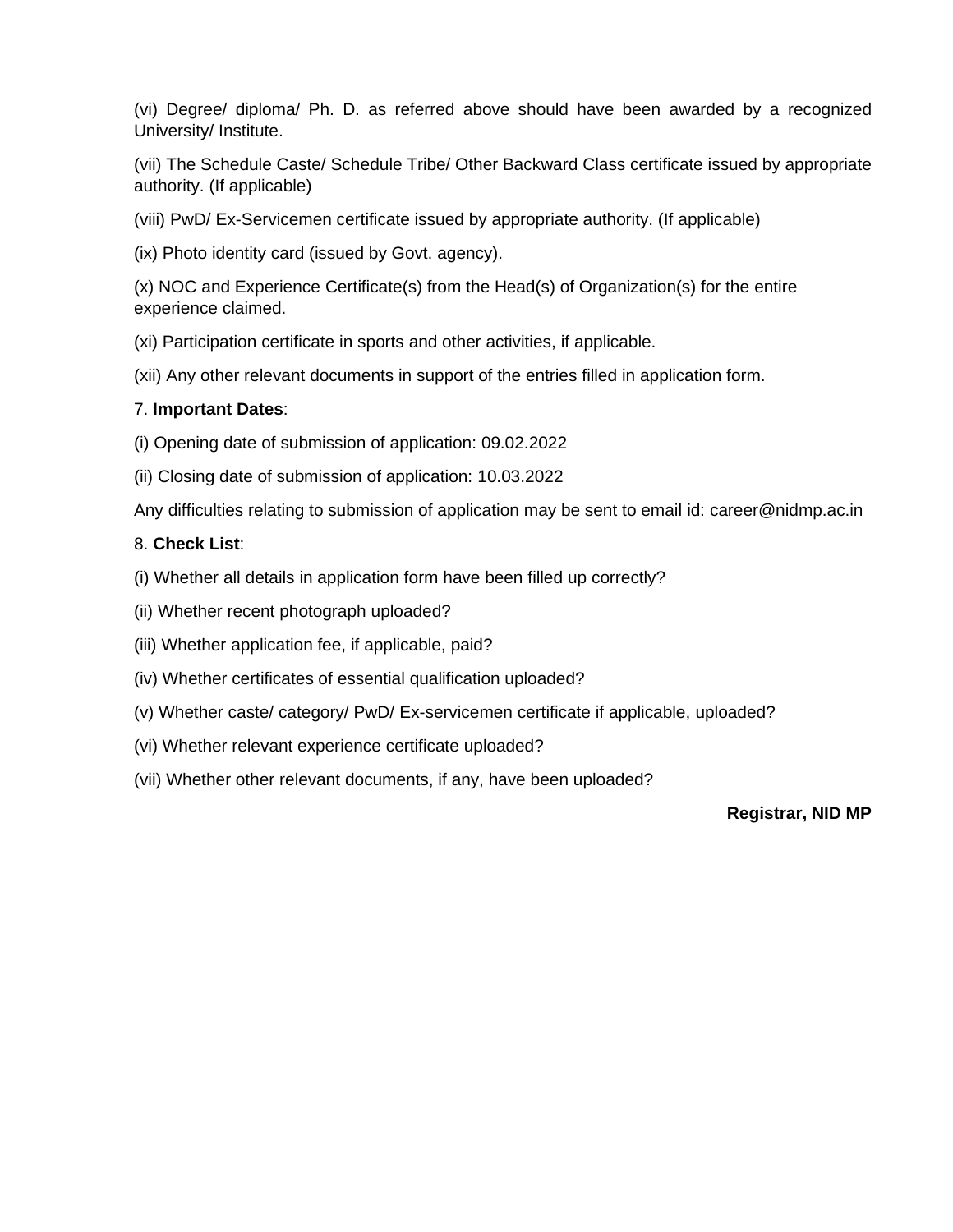**Annexure-I**

# **RECRUITMENT TO THE POST OF PRINCIPAL DESIGNER (PROFESSOR)**

| (i)   | Name of Post                  | <b>Principal Designer (Professor)</b>                                                                                                                                                                                                                                                                                                                                                                     |
|-------|-------------------------------|-----------------------------------------------------------------------------------------------------------------------------------------------------------------------------------------------------------------------------------------------------------------------------------------------------------------------------------------------------------------------------------------------------------|
| (ii)  | No. of Posts                  | Three (03) - Unreserved<br>[All posts will be filled on contract basis for a fixed period up to<br>three years (in three steps of one year each)]                                                                                                                                                                                                                                                         |
| (iii) | <b>Classification of Post</b> | Group A                                                                                                                                                                                                                                                                                                                                                                                                   |
| (iv)  | Pay Band                      | For Contract Post:<br>Fixed consolidated pay (entire year): Basic Pay + D.A. as per first cell<br>of Level-13 of the 7 <sup>th</sup> CPC pay matrix.                                                                                                                                                                                                                                                      |
| (v)   | Age                           | Not exceeding 55 years as on date of closure of application. However,<br>the Governing Council may relax the age limit on the specific<br>recommendation of the Director.<br>Age relaxation admissible as per Govt of India Rules                                                                                                                                                                         |
| (vi)  | Educational<br>Qualification  | <b>Essential:</b><br>Post Graduate Degree/ Diploma in Design from a recognized University/<br>reputed Institution.<br>Desirable:<br>1. Doctorate in Design.<br>2. Specialization<br>(i) Specialization - Industrial Design (01) - (Contractual post)<br>(ii) Specialization - Communication Design (01) - (Contractual post)<br>(iii) Specialization - Textile & Apparel Design (01) - (Contractual post) |
| (vii) | Experience                    | Minimum 10 years in relevant field of Design.                                                                                                                                                                                                                                                                                                                                                             |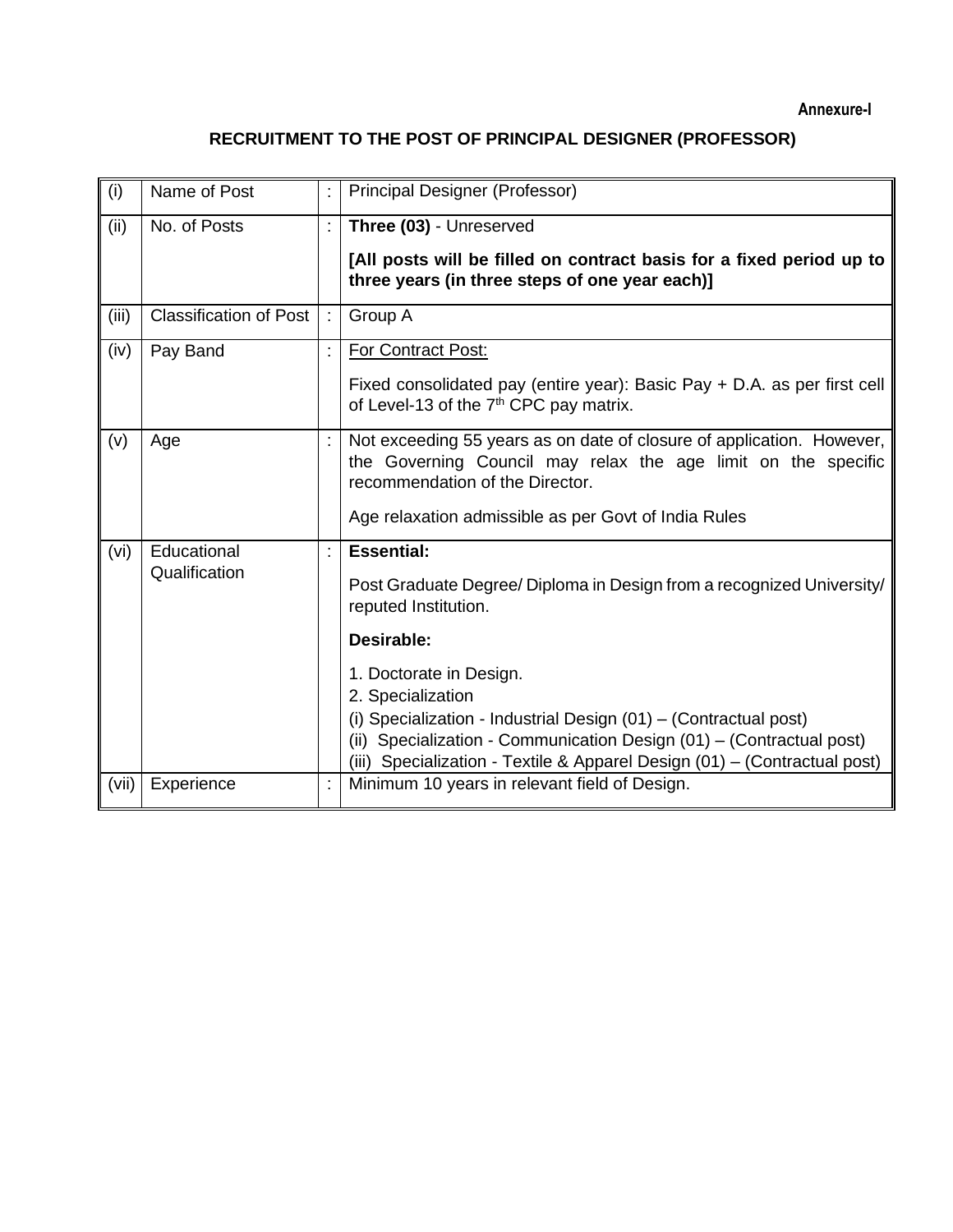## **RECRUITMENT TO THE POST OF SENIOR FACULTY / DESIGNER (ASSOCIATE PROFESSOR)**

| (i)    | Name of Post                  | Senior Faculty / Designer (Associate Professor)                                                                                                                                                                                                                                                                                                                                    |  |
|--------|-------------------------------|------------------------------------------------------------------------------------------------------------------------------------------------------------------------------------------------------------------------------------------------------------------------------------------------------------------------------------------------------------------------------------|--|
| (iii)  | No. of Posts                  | Three $(03)$ - [02 Unreserved + 01 OBC]<br>[01 post will be filled on regular basis and 02 posts will be filled on<br>contract basis for a fixed period up to three years (in three steps<br>of one year each)]                                                                                                                                                                    |  |
| (iii)  | <b>Classification of Post</b> | Group A                                                                                                                                                                                                                                                                                                                                                                            |  |
| (iv)   | Pay Band                      | For Regular Post:<br>Pay Level-12 of the 7 <sup>th</sup> CPC pay matrix.<br><b>On Contract Post:</b><br>Fixed consolidated pay (entire year): Basic Pay + D.A. as per first cell<br>of Level-12 of the 7 <sup>th</sup> CPC pay matrix.                                                                                                                                             |  |
| (v)    | Age                           | Not exceeding 50 years as on date of closure of application. However,<br>the Governing Council may relax the age limit on the specific<br>recommendation of the Director.<br>Age relaxation admissible as per Govt of India Rules                                                                                                                                                  |  |
| (vi)   | Educational<br>Qualification  | <b>Essential:</b><br>Post Graduate Degree/ Diploma in Design from a recognized University/<br>reputed Institution.<br>Desirable:<br>1. Doctorate in Design.<br>2. Specialization:<br>(i) Specialization - Industrial Design (01) - (Unreserved Contractual<br>Post)<br>(ii) Specialization - Communication Design (02) - (01 Unreserved<br>Regular Post + 01 OBC Contractual Post) |  |
| (vii)  | Experience                    | Minimum 10 years in relevant field of Design.                                                                                                                                                                                                                                                                                                                                      |  |
| (viii) | Probation period              | Two years (for direct recruits)                                                                                                                                                                                                                                                                                                                                                    |  |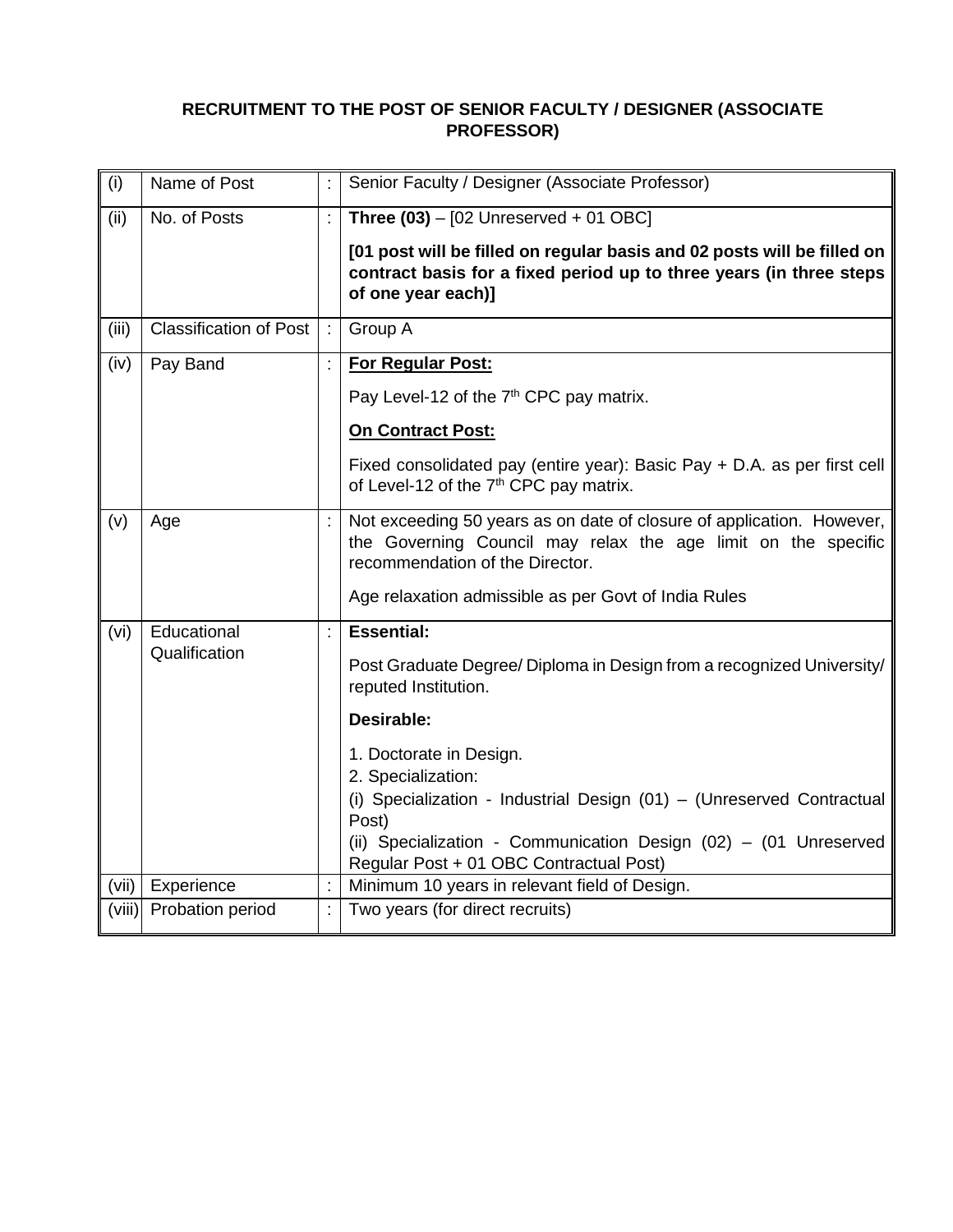## **RECRUITMENT TO THE POST OF ASSOCIATE SENIOR FACULTY / DESIGNER (ASSISTANT PROFESSOR)**

| (i)    | Name of Post                  | Associate Senior Faculty / Designer (Assistant Professor)                                                                                                                                                                                                                                                                                                                                                                                                                                                                                |  |  |
|--------|-------------------------------|------------------------------------------------------------------------------------------------------------------------------------------------------------------------------------------------------------------------------------------------------------------------------------------------------------------------------------------------------------------------------------------------------------------------------------------------------------------------------------------------------------------------------------------|--|--|
| (iii)  | No. of Posts                  | Five $(05) - [02$ Unreserved + 02 OBC + 01 SC]<br>[03 posts will be filled on regular basis and 02 posts will be filled<br>on contract basis for a fixed period up to three years (in three steps<br>of one year each)]                                                                                                                                                                                                                                                                                                                  |  |  |
| (iii)  | <b>Classification of Post</b> | Group A                                                                                                                                                                                                                                                                                                                                                                                                                                                                                                                                  |  |  |
| (iv)   | Pay Band                      | For Regular Post:<br>Pay Level-11 of the 7 <sup>th</sup> CPC pay matrix.<br><b>For Contract Post:</b><br>Fixed consolidated pay (entire year): Basic Pay + D.A. as per first cell<br>of Level-11 of the 7 <sup>th</sup> CPC pay matrix.                                                                                                                                                                                                                                                                                                  |  |  |
| (v)    | Age                           | Not exceeding 50 years as on date of closure of application.<br>Age relaxation admissible as per Govt of India Rules                                                                                                                                                                                                                                                                                                                                                                                                                     |  |  |
| (vi)   | Educational<br>Qualification  | <b>Essential:</b><br>Post Graduate Degree/ Diploma in Design from a recognized University/<br>reputed Institution.<br>Desirable:<br>1. Doctorate in Design.<br>2. Specialization:<br>(i) Specialization - Industrial Design (01)- (OBC Regular Post)<br>(ii) Specialization - Communication Design (01)- (Unreserved<br><b>Contractual Post)</b><br>(iii) Specialization - Textile & Apparel Design (02)- (01 SC Regular Post<br>+ 01 Unreserved Regular Post)<br>(iv) Specialization - Foundation Studies (01) - (OBC Contractual Post) |  |  |
| (vii)  | Experience                    | Minimum 07 years in relevant field of Design.                                                                                                                                                                                                                                                                                                                                                                                                                                                                                            |  |  |
| (viii) | Probation period              | Two years (for direct recruits)                                                                                                                                                                                                                                                                                                                                                                                                                                                                                                          |  |  |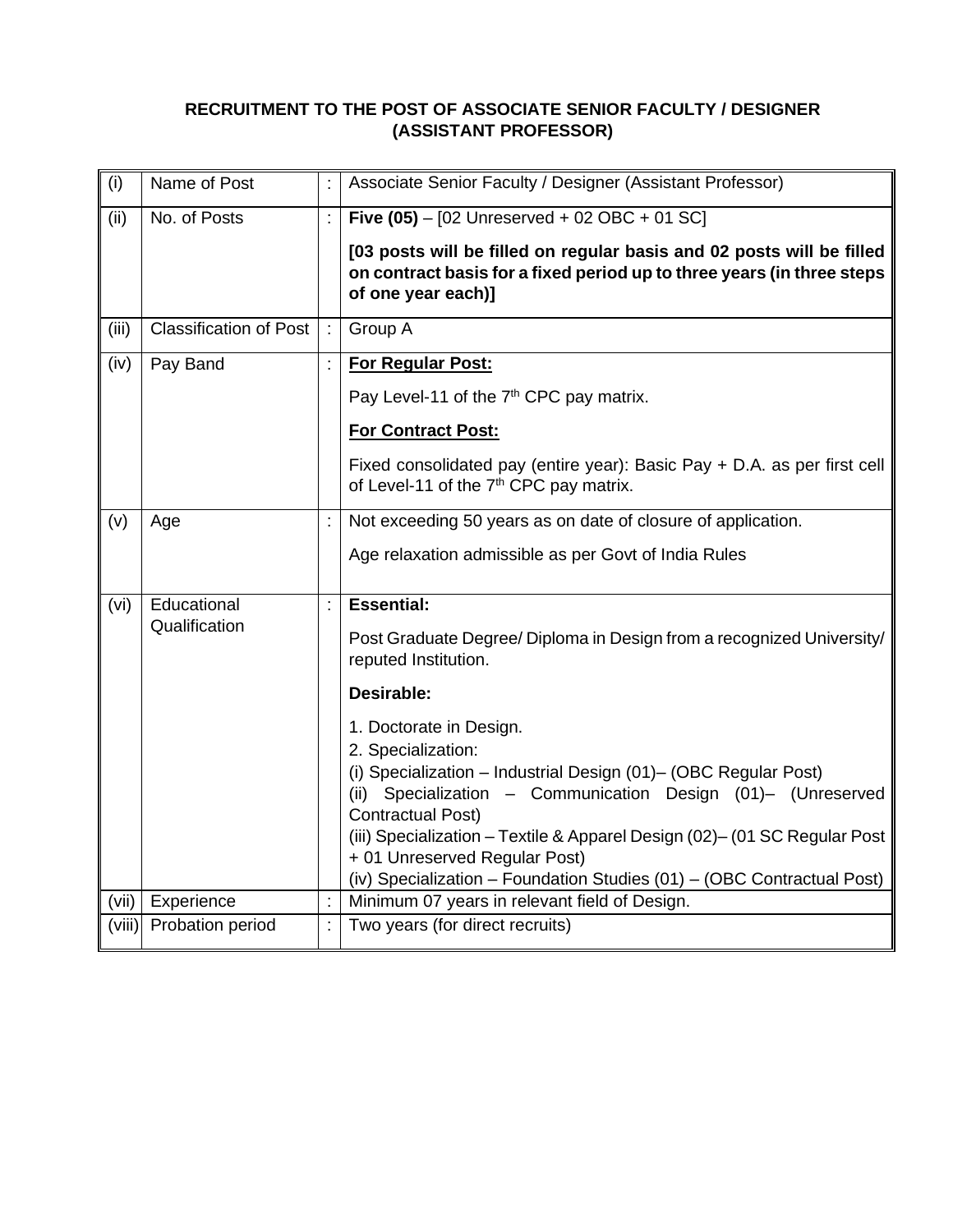# **RECRUITMENT TO THE POST OF PRINCIPAL TECHNICAL INSTRUCTOR**

| (i)    | Name of Post                  |   | <b>Principal Technical Instructor</b>                                                                                                                                                                                                                                                                                                                    |  |  |
|--------|-------------------------------|---|----------------------------------------------------------------------------------------------------------------------------------------------------------------------------------------------------------------------------------------------------------------------------------------------------------------------------------------------------------|--|--|
| (ii)   | No. of Posts                  |   | Two $(02) - [02$ Unreserved]<br>[01 post will be filled on regular basis and 01 post will be filled on<br>contract basis for a fixed period up to three years (in three steps<br>of one year each)]                                                                                                                                                      |  |  |
| (iii)  | <b>Classification of Post</b> |   | Group A                                                                                                                                                                                                                                                                                                                                                  |  |  |
| (iv)   | Pay Band                      |   | For Regular Post:<br>Pay Level-11 of the 7 <sup>th</sup> CPC pay matrix.<br><b>For Contract Post:</b><br>Fixed consolidated pay (entire year): Basic Pay + D.A. as per first cell<br>of Level-11 of the 7 <sup>th</sup> CPC pay matrix.                                                                                                                  |  |  |
| (v)    | Age                           |   | Not exceeding 50 years as on date of closure of application.<br>Age relaxation admissible as per Govt of India Rules                                                                                                                                                                                                                                     |  |  |
| (vi)   | Educational<br>Qualification  |   | <b>Essential:</b><br>Degree/ Diploma in Engineering/ Technology from a recognized<br>University.<br>Desirable:<br>1. Post Graduate Degree/ Diploma in Design.<br>2. Specialization<br>(i) Specialization - Industrial Design (01)- (Unreserved Contractual<br>Post)<br>(ii) Specialization - Textile & Apparel Design (01)- (Unreserved Regular<br>Post) |  |  |
| (vii)  | Experience                    | ÷ | Minimum 07 years in relevant field of Technology / Engineering.                                                                                                                                                                                                                                                                                          |  |  |
| (viii) | Probation period              |   | Two years (for direct recruits)                                                                                                                                                                                                                                                                                                                          |  |  |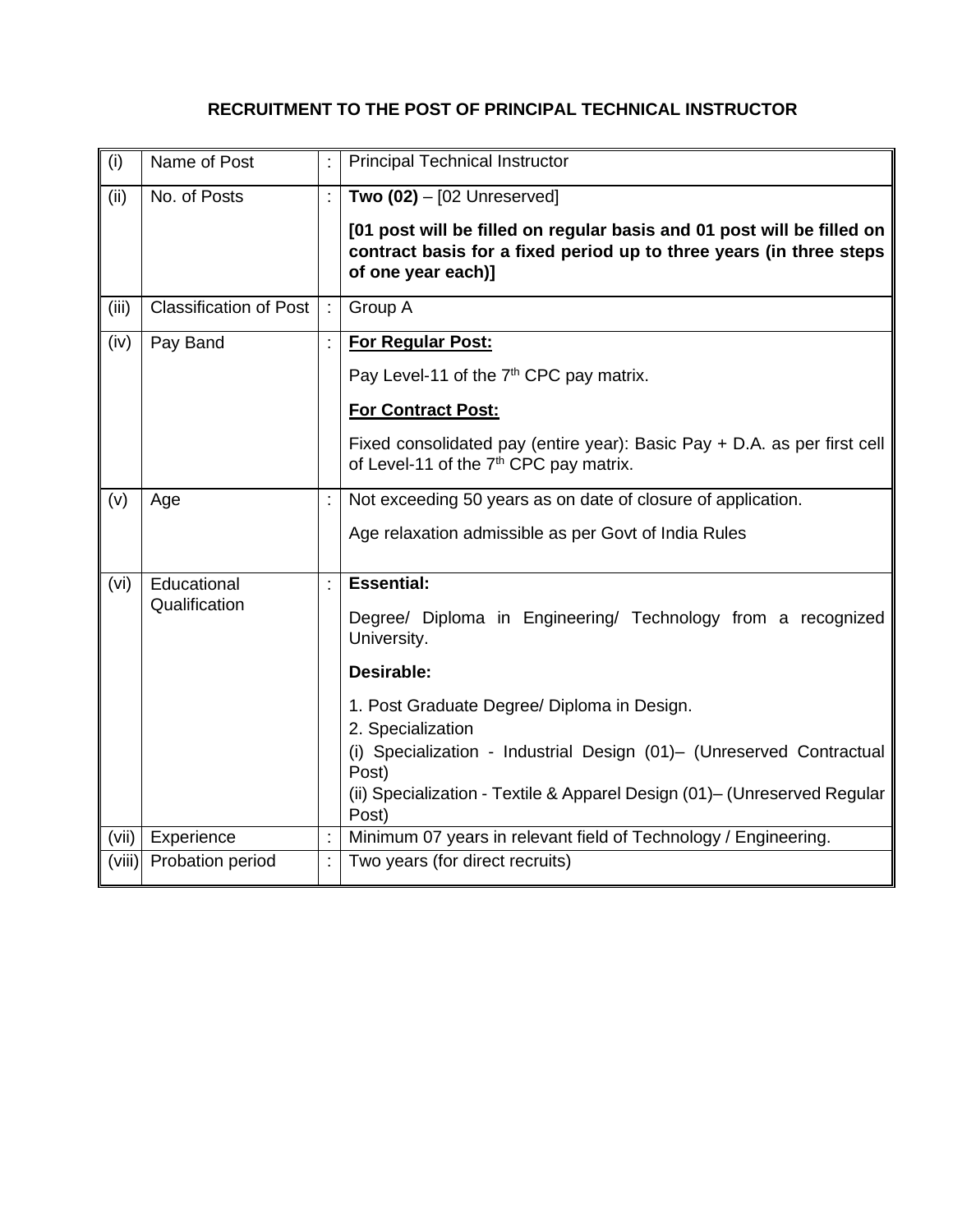# **RECRUITMENT TO THE POST OF FACULTY / DESIGNER**

| (i)    | Name of Post                  | Faculty / Designer                                                                                                                                                                                                                                                                                                                                                                 |
|--------|-------------------------------|------------------------------------------------------------------------------------------------------------------------------------------------------------------------------------------------------------------------------------------------------------------------------------------------------------------------------------------------------------------------------------|
| (ii)   | No. of Posts                  | <b>Seven (07)</b> - [02 Unreserved + 03 OBC + 01 SC + 01 EWS]                                                                                                                                                                                                                                                                                                                      |
|        |                               | [All posts will be filled on regular basis]                                                                                                                                                                                                                                                                                                                                        |
| (iii)  | <b>Classification of Post</b> | Group A                                                                                                                                                                                                                                                                                                                                                                            |
| (iv)   | Pay Band                      | For Regular Post:                                                                                                                                                                                                                                                                                                                                                                  |
|        |                               | Pay Level-10 of the 7 <sup>th</sup> CPC pay matrix.                                                                                                                                                                                                                                                                                                                                |
| (v)    | Age                           | Not exceeding 45 years as on date of closure of application.                                                                                                                                                                                                                                                                                                                       |
|        |                               | Age relaxation admissible as per Govt of India Rules                                                                                                                                                                                                                                                                                                                               |
| (vi)   | Educational                   | <b>Essential:</b>                                                                                                                                                                                                                                                                                                                                                                  |
|        | Qualification                 | Degree / Diploma in Design from a recognized University / reputed<br>Institution.                                                                                                                                                                                                                                                                                                  |
|        |                               | <b>Desirable:</b>                                                                                                                                                                                                                                                                                                                                                                  |
|        |                               | 1. Post Graduate Degree/ Diploma in Design.<br>2. Specialization                                                                                                                                                                                                                                                                                                                   |
|        |                               | (i) Specialization - Industrial Design (01)– (OBC Regular Post)<br>(ii) Specialization - Communication Design (01)- (SC Regular Post)<br>(iii) Specialization - Textile & Apparel Design (02)- (01 Unreserved<br>Regular Post + 01 OBC Regular Post)<br>(iv) Specialization - Foundation Studies (03)- (01 Unreserved Regular<br>Post + 01 OBC Regular Post + 01 EWS Regular Post) |
| (vii)  | Experience                    | Minimum of 05 years in the relevant field of Design.                                                                                                                                                                                                                                                                                                                               |
| (viii) | Probation period              | Two years (for direct recruits)                                                                                                                                                                                                                                                                                                                                                    |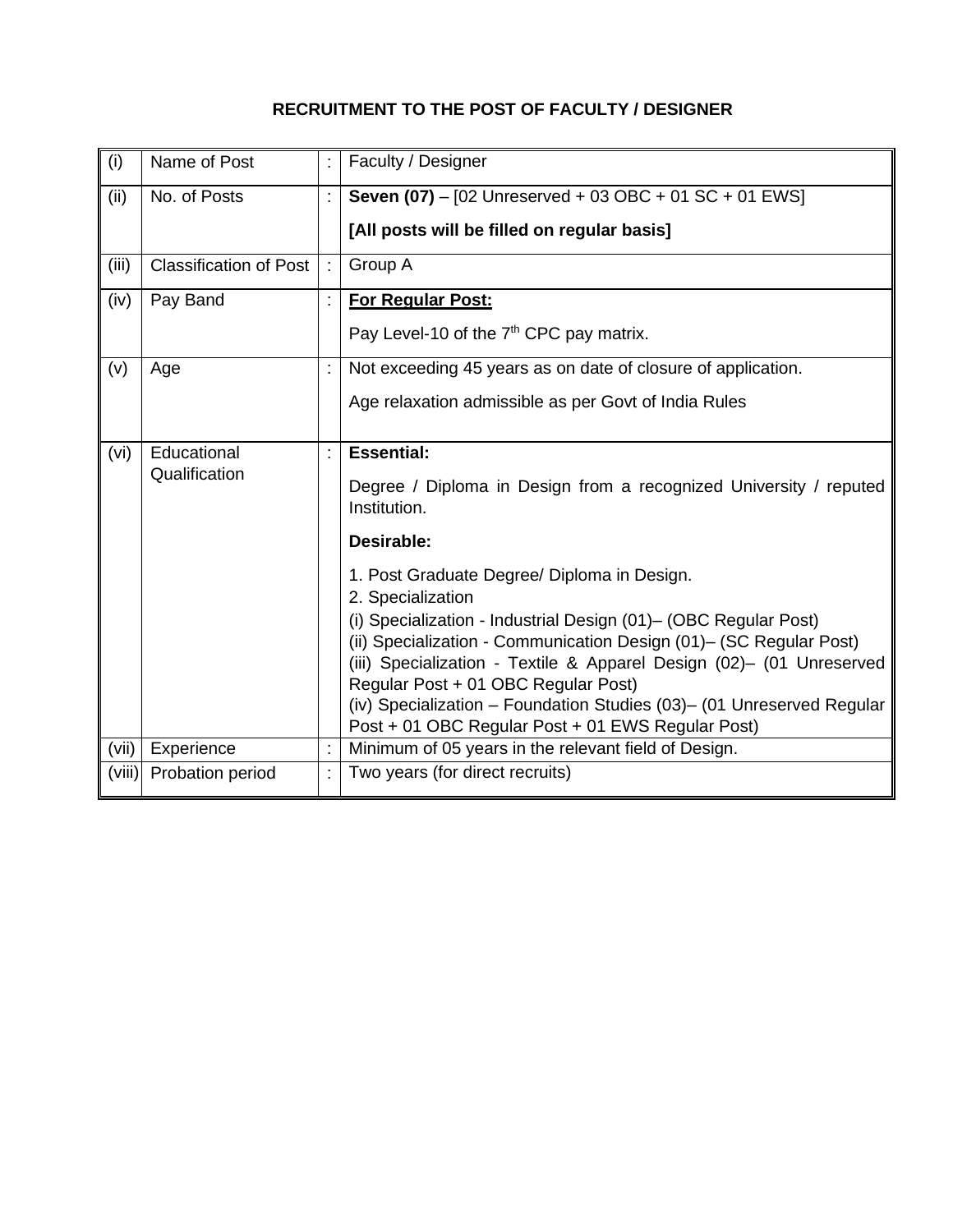# **RECRUITMENT TO THE POST OF SENIOR TECHNICAL INSTRUCTOR**

| (i)    | Name of Post                  | <b>Senior Technical Instructor</b>                                                                                                                                  |  |  |
|--------|-------------------------------|---------------------------------------------------------------------------------------------------------------------------------------------------------------------|--|--|
| (ii)   | No. of Posts                  | Two $(02) - [02$ Unreserved]                                                                                                                                        |  |  |
|        |                               | [01 post will be filled on regular basis and 01 post will be filled on<br>contract basis for a fixed period up to three years (in three steps<br>of one year each)] |  |  |
| (iii)  | <b>Classification of Post</b> | Group A                                                                                                                                                             |  |  |
| (iv)   | Pay Band                      | For Regular Post:                                                                                                                                                   |  |  |
|        |                               | Pay Level-10 of the 7 <sup>th</sup> CPC pay matrix.                                                                                                                 |  |  |
|        |                               | <b>For Contract Post:</b>                                                                                                                                           |  |  |
|        |                               | Fixed consolidated pay (entire year): Basic Pay + D.A. as per first cell<br>of Level-10 of the 7 <sup>th</sup> CPC pay matrix.                                      |  |  |
| (v)    | Age                           | Not exceeding 45 years as on date of closure of application.                                                                                                        |  |  |
|        |                               | Age relaxation admissible as per Govt of India Rules.                                                                                                               |  |  |
| (vi)   | Educational                   | <b>Essential:</b>                                                                                                                                                   |  |  |
|        | Qualification                 | Degree / Diploma in Engineering/ Technology Design from the<br>recognized University/ reputed Institution.                                                          |  |  |
|        |                               | Desirable:                                                                                                                                                          |  |  |
|        |                               | 1. Post Graduate Degree/ Diploma in Design.<br>2. Specialization<br>(i) Specialization - Industrial Design (01) - (01 Unreserved Regular Post)                      |  |  |
|        |                               | (ii) Specialization - Communication Design (01)- (01 Unreserved<br><b>Contractual Post)</b>                                                                         |  |  |
| (vii)  | Experience                    | Minimum 05 years in relevant field of Technology/ Engineering.                                                                                                      |  |  |
| (viii) | Probation period              | Two years (for direct recruits)                                                                                                                                     |  |  |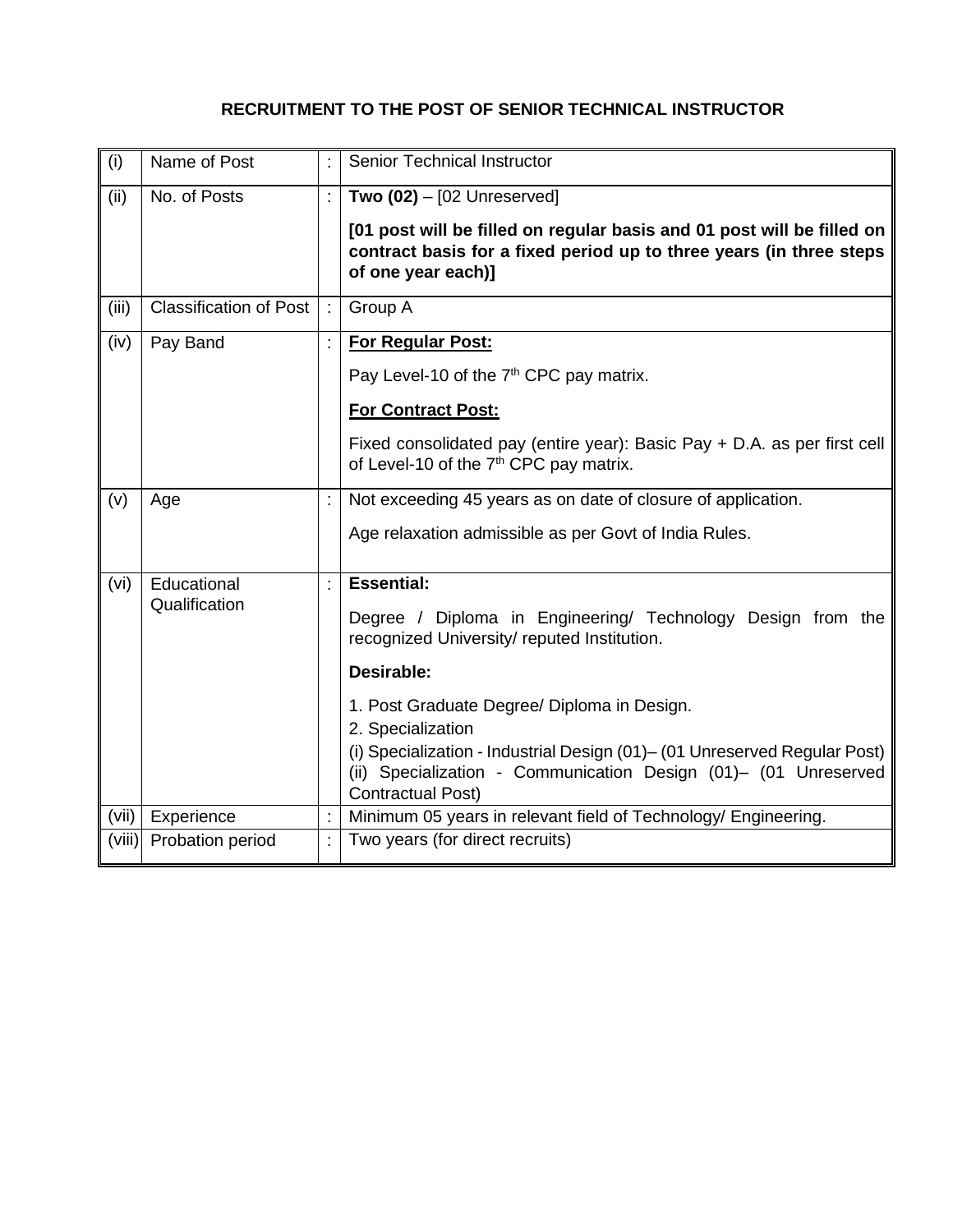# **RECRUITMENT TO THE POST OF SENIOR DESIGN INSTRUCTOR**

| (i)    | Name of Post                  | Senior Design Instructor                                                         |
|--------|-------------------------------|----------------------------------------------------------------------------------|
| (ii)   | No. of Posts                  | One (01) - Unreserved                                                            |
|        |                               | [01 post will be filled on regular basis]                                        |
| (iii)  | <b>Classification of Post</b> | Group A                                                                          |
| (iv)   | Pay Band                      | <b>For Regular Post:</b>                                                         |
|        |                               | Pay Level-10 of the 7 <sup>th</sup> CPC pay matrix.                              |
| (v)    | Age                           | Not exceeding 45 years as on date of closure of application.                     |
|        |                               | Age relaxation admissible as per Govt of India Rules.                            |
| (vi)   | Educational                   | <b>Essential:</b>                                                                |
|        | Qualification                 | Degree/ Diploma in Design from a recognized University / reputed<br>Institution. |
|        |                               | Desirable:                                                                       |
|        |                               | 1. Post Graduate Degree/ Diploma in Design.                                      |
|        |                               | 2. Specialization - Textile & Apparel Design (01) (Unreserved Regular<br>Post)   |
| (vii)  | Experience                    | Minimum 05 years in relevant field of Design.                                    |
| (viii) | Probation period              | Two years (for direct recruits)                                                  |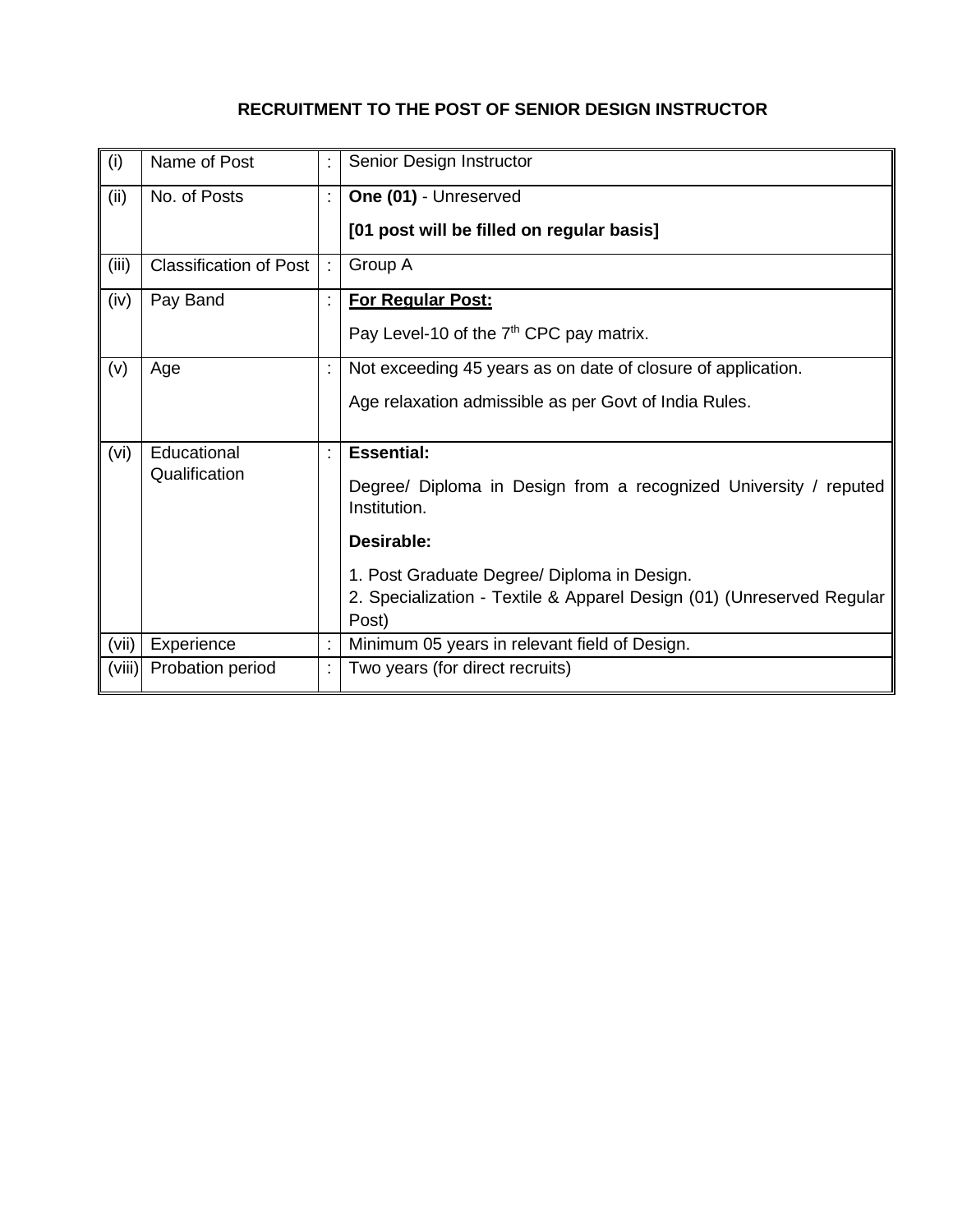## **PROFORMA OF APPLICATION FOR VARIOUS POSTS [ON REGLAR BASIS / ON CONTRACT BASIS]**

# **Registration Parameters**

| Name of the post                          |                                                                                 |
|-------------------------------------------|---------------------------------------------------------------------------------|
| Name of Applicant (in full block letters) |                                                                                 |
| Gender                                    |                                                                                 |
| PwD                                       | Yes / No                                                                        |
| Ex Serviceman                             | Yes / No                                                                        |
| Category (SC, ST, OBC / EWS / UR)         |                                                                                 |
| NIDMP employee                            | Yes / No                                                                        |
| E-mail ID / Mobile no                     |                                                                                 |
| <b>Nationality and Native</b>             |                                                                                 |
| Date of Birth & Age                       | [DD-MM-YYYY] & ____Years ____ Month/s ____<br>Day/s (as on date of application) |

# **Application form**

| Family Details (as on Date of<br>application)   |                                                                                                                             |
|-------------------------------------------------|-----------------------------------------------------------------------------------------------------------------------------|
| Father's name (Occupation)                      |                                                                                                                             |
| Mother's Name (Occupation)                      |                                                                                                                             |
| Sister's Name (Occupation)                      |                                                                                                                             |
| Brother's Name (Occupation)                     |                                                                                                                             |
| Wife's name (Occupation)                        |                                                                                                                             |
| Son's Name (Occupation)                         |                                                                                                                             |
| Daughter's name (Occupation)                    |                                                                                                                             |
| <b>Marital Status</b>                           | Married / Unmarried / Separated / Divorced                                                                                  |
| Applied For (Faculty Streams):                  | <b>Industrial Design</b><br><b>Communication Design</b><br><b>Textile &amp; Apparel Design</b><br><b>Foundation Studies</b> |
| <b>Method of Recruitment</b>                    | Regular Basis (DR) / Contract Basis (C)                                                                                     |
| Postal address (in block letters)<br>(Official) |                                                                                                                             |
| (Residential)                                   |                                                                                                                             |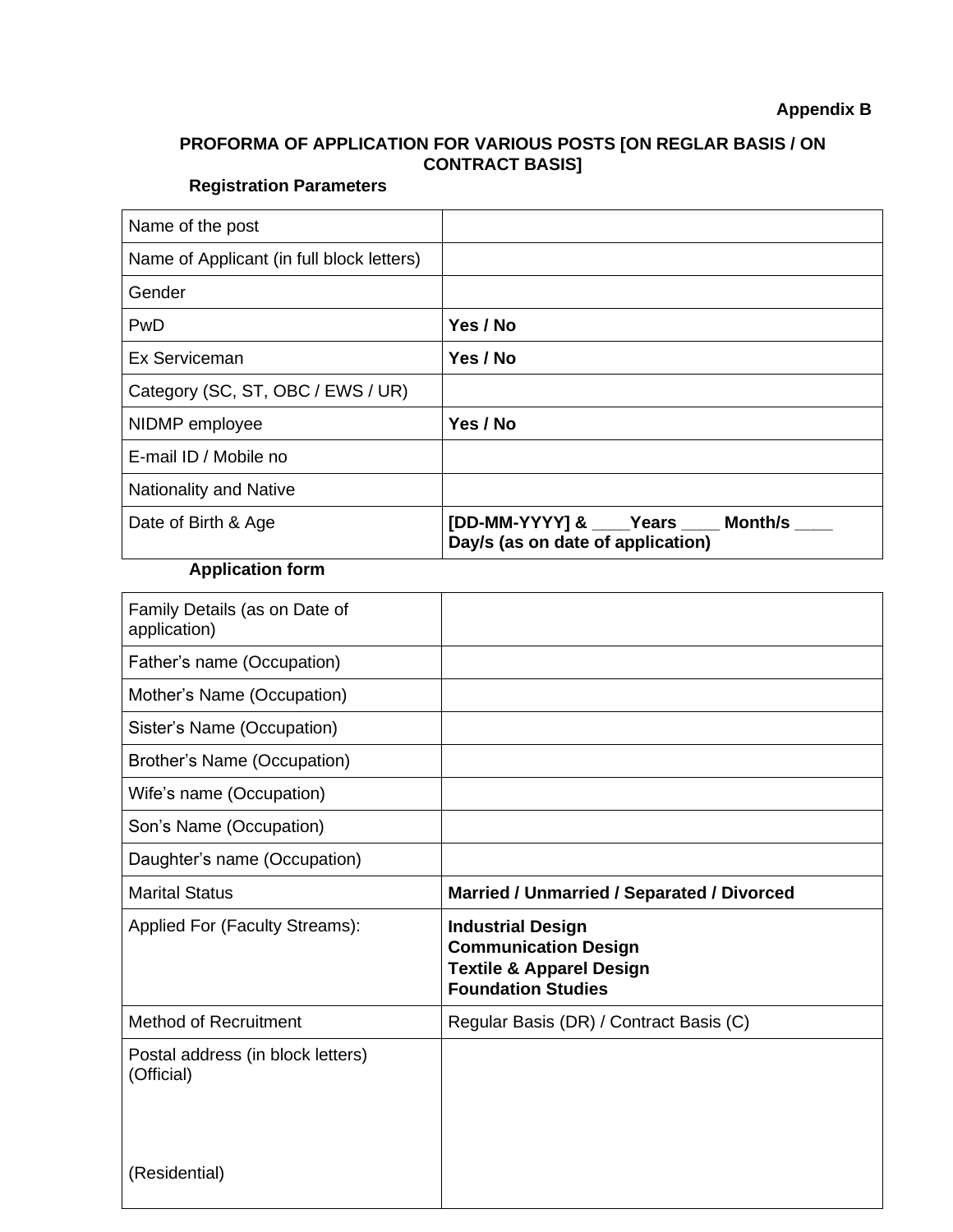| Language(s)<br>known<br>(Please Tick)                                                                                                                 | <b>Read</b> |                                                       | <b>Write</b>              | <b>Speak</b> |  |  |
|-------------------------------------------------------------------------------------------------------------------------------------------------------|-------------|-------------------------------------------------------|---------------------------|--------------|--|--|
|                                                                                                                                                       |             |                                                       |                           |              |  |  |
|                                                                                                                                                       |             |                                                       |                           |              |  |  |
| <b>Educational qualifications</b>                                                                                                                     |             |                                                       | Details in Annexure - 1   |              |  |  |
| <b>Field of Specialization</b>                                                                                                                        |             |                                                       |                           |              |  |  |
| Details of experience possessed as per<br>eligibility criteria<br>(a) Administrative Experience<br>(b) Details of Academic/Teaching<br>Experience     |             | No of years _____<br>Details in Annexure - 2.1 & 2.2. |                           |              |  |  |
| Participation and contribution in relevant<br>area in higher education as: -<br>(a) Visiting Professor<br>(b) Resource Person<br>(c) Others (specify) |             | Details in Annexure - 3.1, 3.2 & 3.3.                 |                           |              |  |  |
| Important MoU's formulated for<br>academic collaboration                                                                                              |             | Details in Annexure - 4.                              |                           |              |  |  |
| International academic exposure, if any                                                                                                               |             |                                                       | Details in Annexure - 5.  |              |  |  |
| Details of Publication:<br>Contribution to Journals / books /<br>publications                                                                         |             | Details in Annexure - 6.                              |                           |              |  |  |
| Participation and contribution in national<br>/ international plenary lectures / talks,<br>conference attended, examinership etc.                     |             | Details in Annexure - 7.                              |                           |              |  |  |
| Consulting experience, if any                                                                                                                         |             | Details in Annexure - 8.                              |                           |              |  |  |
| Honors / awards won                                                                                                                                   |             |                                                       | Details in Annexure - 9.  |              |  |  |
| No of research scholars guided                                                                                                                        |             |                                                       | Details in Annexure - 10. |              |  |  |
| A para in about 100 words on the<br>candidate's strengths                                                                                             |             | Details in Annexure - 11.                             |                           |              |  |  |
| Write 500 words on your vision for<br><b>NIDMPs and how your own</b><br>professional aspirations fit into this<br>vision (Refer https://nidmp.ac.in)  |             |                                                       | Details in Annexure - 12. |              |  |  |

**Declaration:** I hereby certify that the foregoing information is correct and complete to the best of my knowledge and belief and nothing has been concealed/ distorted. I also declare and fully understand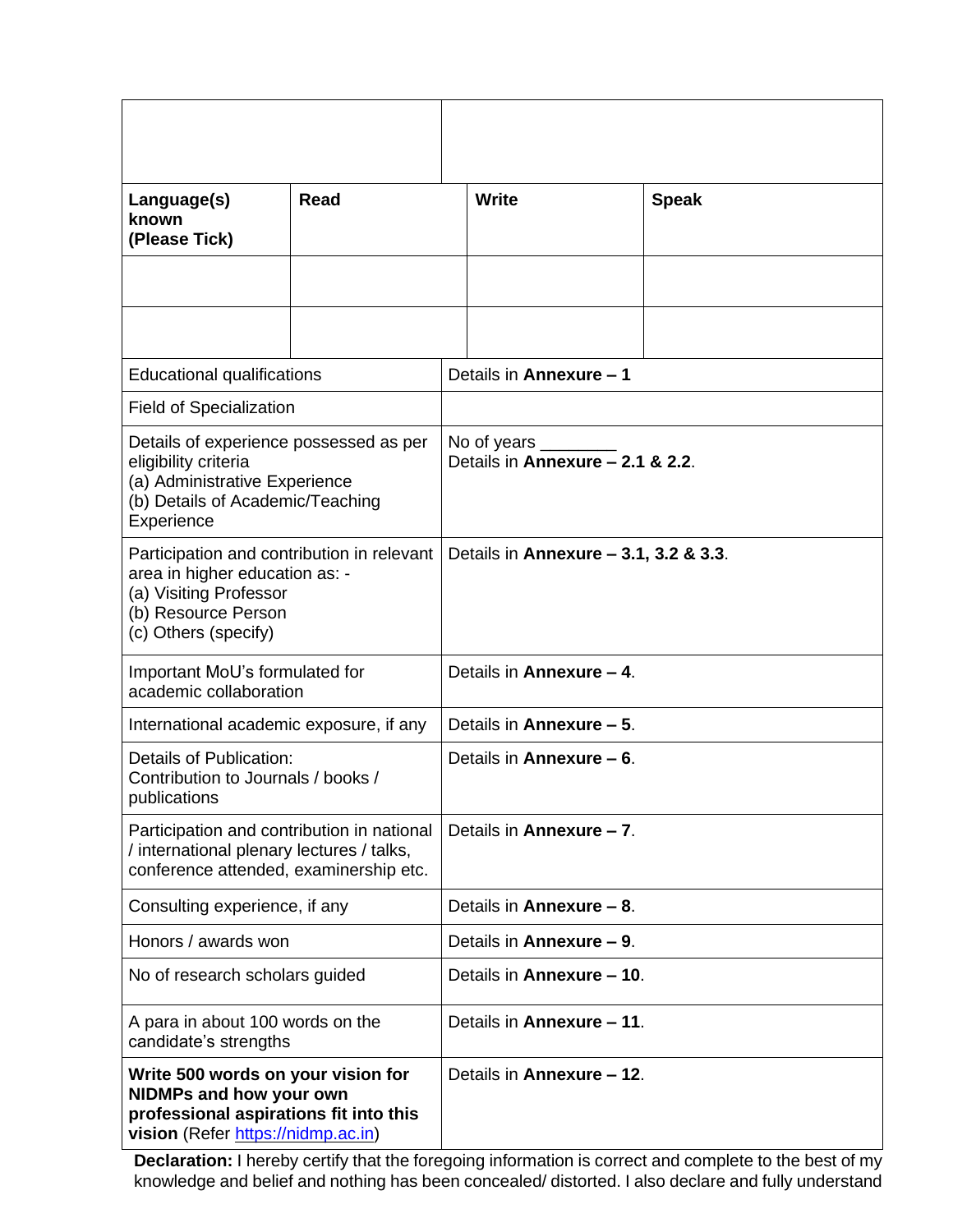that in the event of any information furnished being found false or incorrect at any stage, my application/candidature is liable to be rejected summarily and if I am already appointed, my services are liable to be terminated without any notice.

**Date:** 

**Place:**

**(Digital Signature of the Candidate)**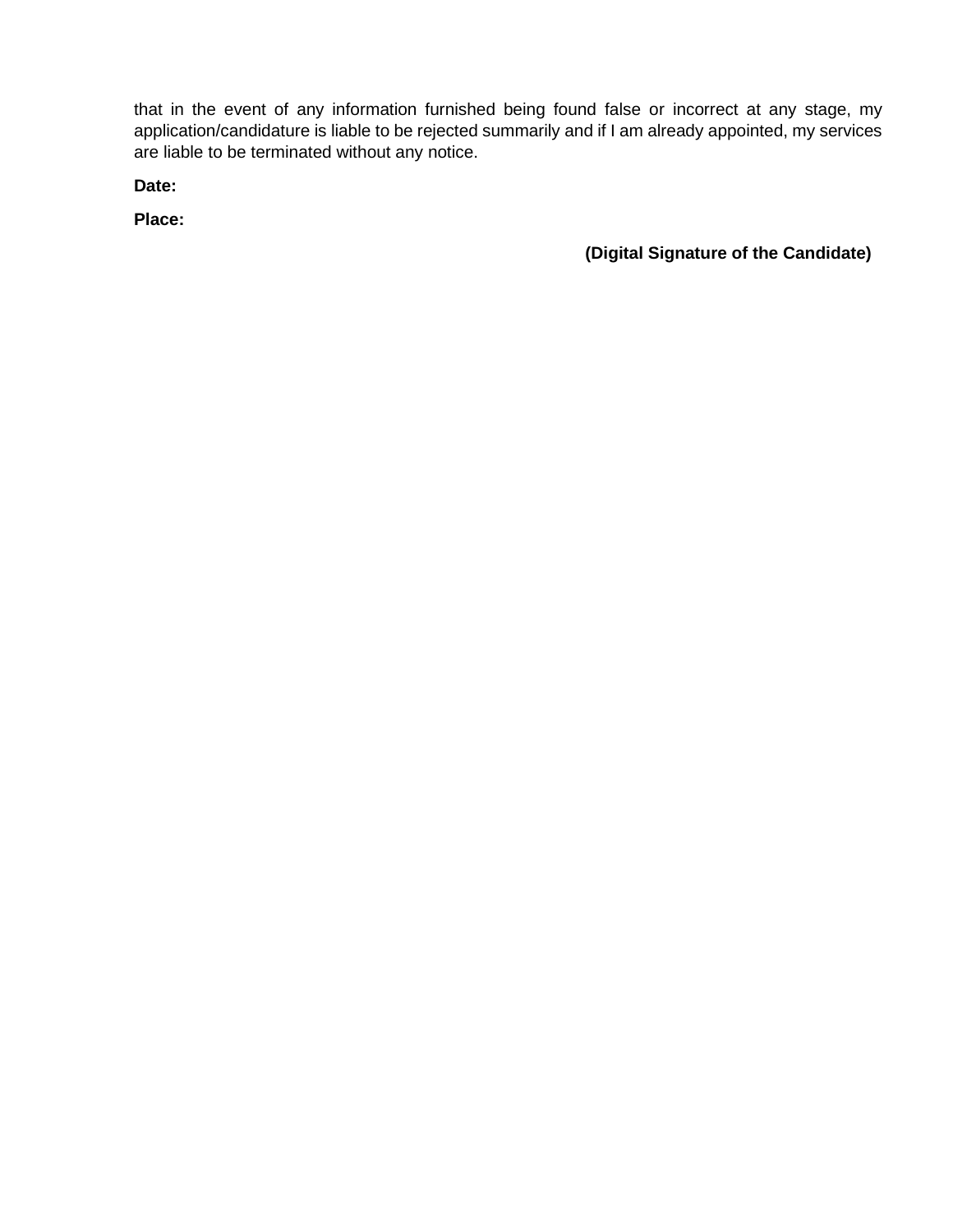#### **Annexure 1**

### **Educational Qualifications**

| <b>Examination / Degree</b> | University /<br><b>Board</b> | Year awarded | Percentage / Grade | Upload<br>Documents |
|-----------------------------|------------------------------|--------------|--------------------|---------------------|
|                             |                              |              |                    |                     |
|                             |                              |              |                    |                     |
|                             |                              |              |                    |                     |

### **Annexure 2.1**

**Details of experience possessed**

## **a) Administrative Experience**

| Administrative              | <b>Pay Scale</b> | Organization | Nature of     | <b>Experience of duties</b> |    | <b>Upload</b>    |
|-----------------------------|------------------|--------------|---------------|-----------------------------|----|------------------|
| <b>Experience Post Held</b> |                  |              | <b>Duties</b> | From                        | To | <b>Documents</b> |
|                             |                  |              |               |                             |    |                  |
|                             |                  |              |               |                             |    |                  |
| <b>Nature of Duties:</b>    |                  |              |               |                             |    |                  |
|                             |                  |              |               |                             |    |                  |
| <b>Notable assignments:</b> |                  |              |               |                             |    |                  |
|                             |                  |              |               |                             |    |                  |
|                             |                  |              |               |                             |    |                  |

*Note: to be filled for each experience separately.*

#### **Annexure 2.2**

**Details of experience possessed as per eligibility criteria B) Details of Academic/Teaching Experience**

## **1. Modules taught at other Institutions / organisations / other than core portfolio**

| Year | <b>Module Details</b> |
|------|-----------------------|
|      |                       |
|      |                       |
|      |                       |
|      |                       |

**2. Modules Taught at institution of employment (***to be filled for each experience.***)**

| Year | <b>Module Details</b> |
|------|-----------------------|
|      |                       |
|      |                       |
|      |                       |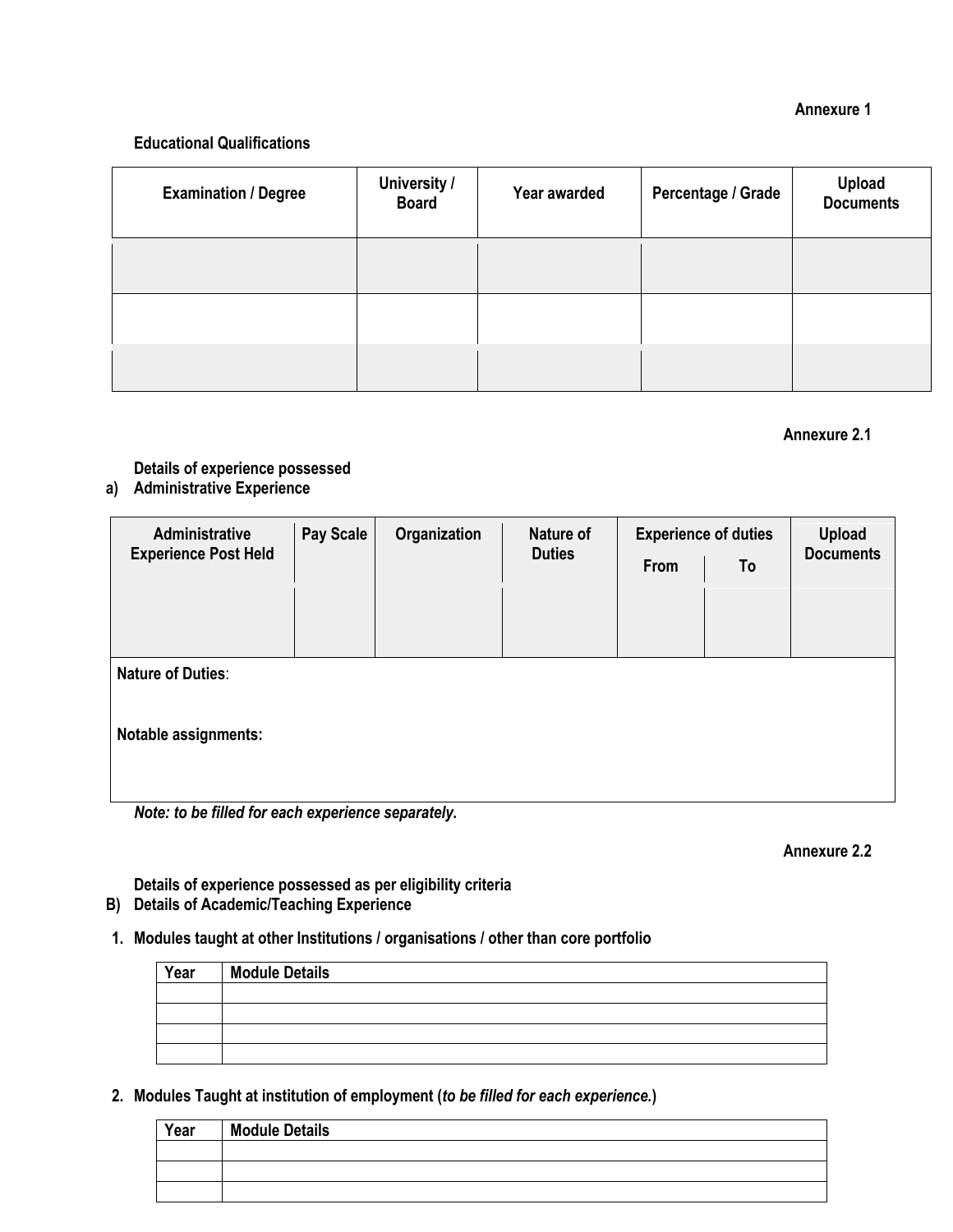|  | 3. Modules Taught in online mode (to be filled for each experience.) |  |  |
|--|----------------------------------------------------------------------|--|--|
|  |                                                                      |  |  |

| Year | <b>Online Module Details</b> |
|------|------------------------------|
|      |                              |
|      |                              |
|      |                              |

#### **Annexure 3.1**

**Participation and contribution in relevant area in higher education as: - (a) Visiting Professor**

| <b>Capacity</b> | Organisation | Year | <b>Area of Specialization</b> |
|-----------------|--------------|------|-------------------------------|
|                 |              |      |                               |
|                 |              |      |                               |

### **Annexure 3.2**

#### **Participation and contribution in relevant area in higher education as: -**

#### **(b) Resource Person**

| Capacity | Organisation | Year | <b>Area of Specialization</b> |
|----------|--------------|------|-------------------------------|
|          |              |      |                               |
|          |              |      |                               |
|          |              |      |                               |
|          |              |      |                               |

#### **Annexure 3.3**

## **Participation and contribution in relevant area in higher education as: - (c) Others**

| Capacity | Organisation | Year | <b>Area of Specialization</b> |
|----------|--------------|------|-------------------------------|
|          |              |      |                               |
|          |              |      |                               |
|          |              |      |                               |

## **Annexure 4**

#### **Important MoU's formulated for academic collaboration**

| Year | <b>MoU Details</b> |
|------|--------------------|
|      |                    |
|      |                    |
|      |                    |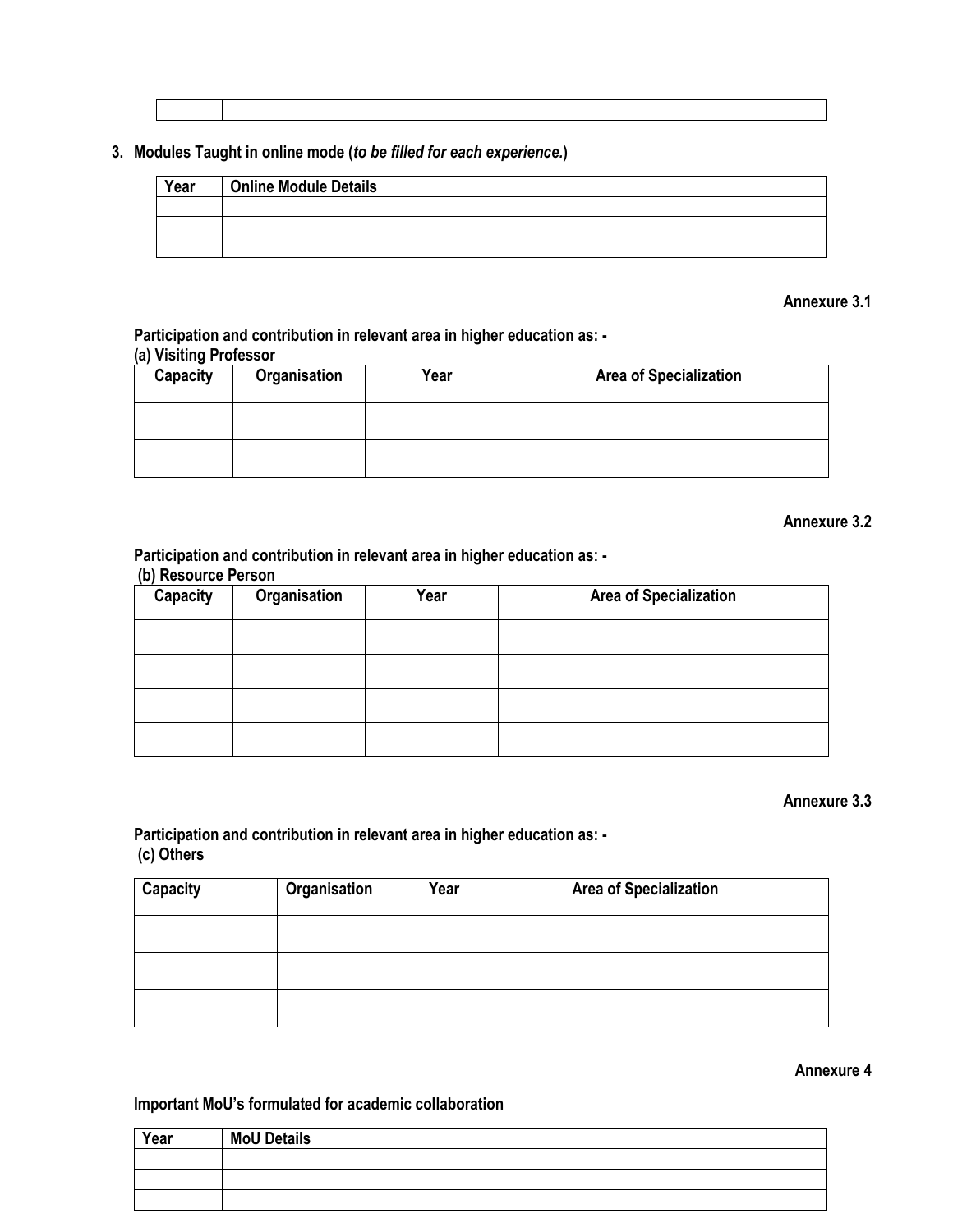| <b>Annexure 5</b> |  |
|-------------------|--|
|-------------------|--|

## **International academic exposure, if any**

| Year | International academic exposure details |  |
|------|-----------------------------------------|--|
|      |                                         |  |
|      |                                         |  |
|      |                                         |  |

#### **Annexure 6**

## **Details of Publication: Contribution to Journals / books / publications**

#### **a. Books:**

| Year | <b>Title details</b> |
|------|----------------------|
|      |                      |
|      |                      |
|      |                      |

## **b. Publications**

| Year | <b>Title details</b> |
|------|----------------------|
|      |                      |
|      |                      |
|      |                      |

#### **Annexure 7**

**Participation and contribution in national/international for a (***Plenary lectures / talks, conference attended, examinership etc.)*

| Year | <b>Title details</b> |
|------|----------------------|
|      |                      |
|      |                      |
|      |                      |

### **Annexure 8**

## **Consulting experience**

| Year | <b>Consulting area details</b> |
|------|--------------------------------|
|      |                                |
|      |                                |
|      |                                |

**Annexure 9**

#### **Honours / awards won –**

| Year | Honours / awards details |
|------|--------------------------|
|      |                          |
|      |                          |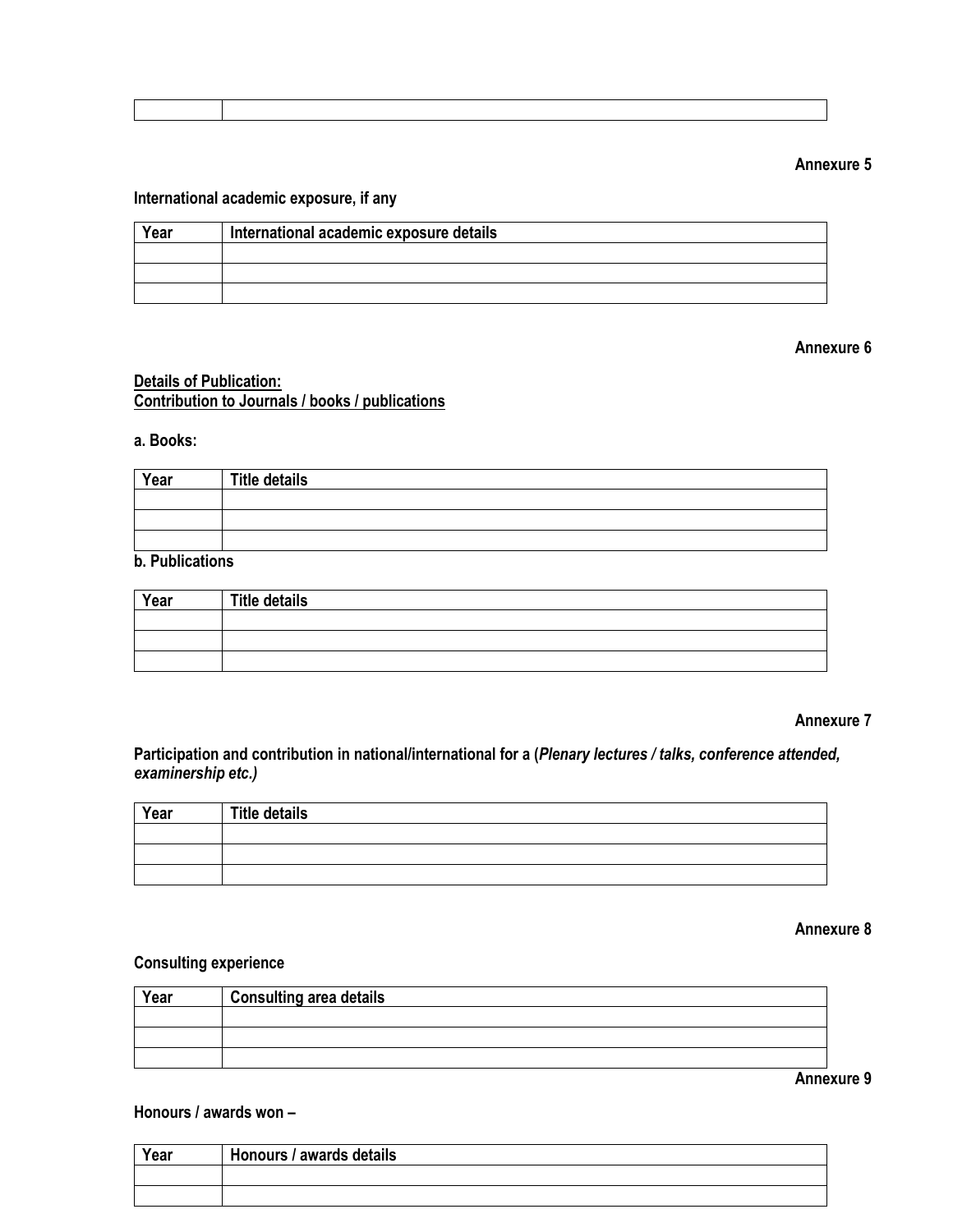| Annexure 10 |  |
|-------------|--|
|-------------|--|

## **Number of Research Scholars guided**

| Year | <b>Research Scholars guidance details</b> |
|------|-------------------------------------------|
|      |                                           |
|      |                                           |
|      |                                           |

## **Annexure 11**

# **A para in about 100 words on your strengths**

#### **Annexure 12**

Write 500 words on your vision for NIDMPs and how your own professional aspirations fit into this vision (Refer [https://nidmp.ac.in\)](https://nidmp.ac.in/)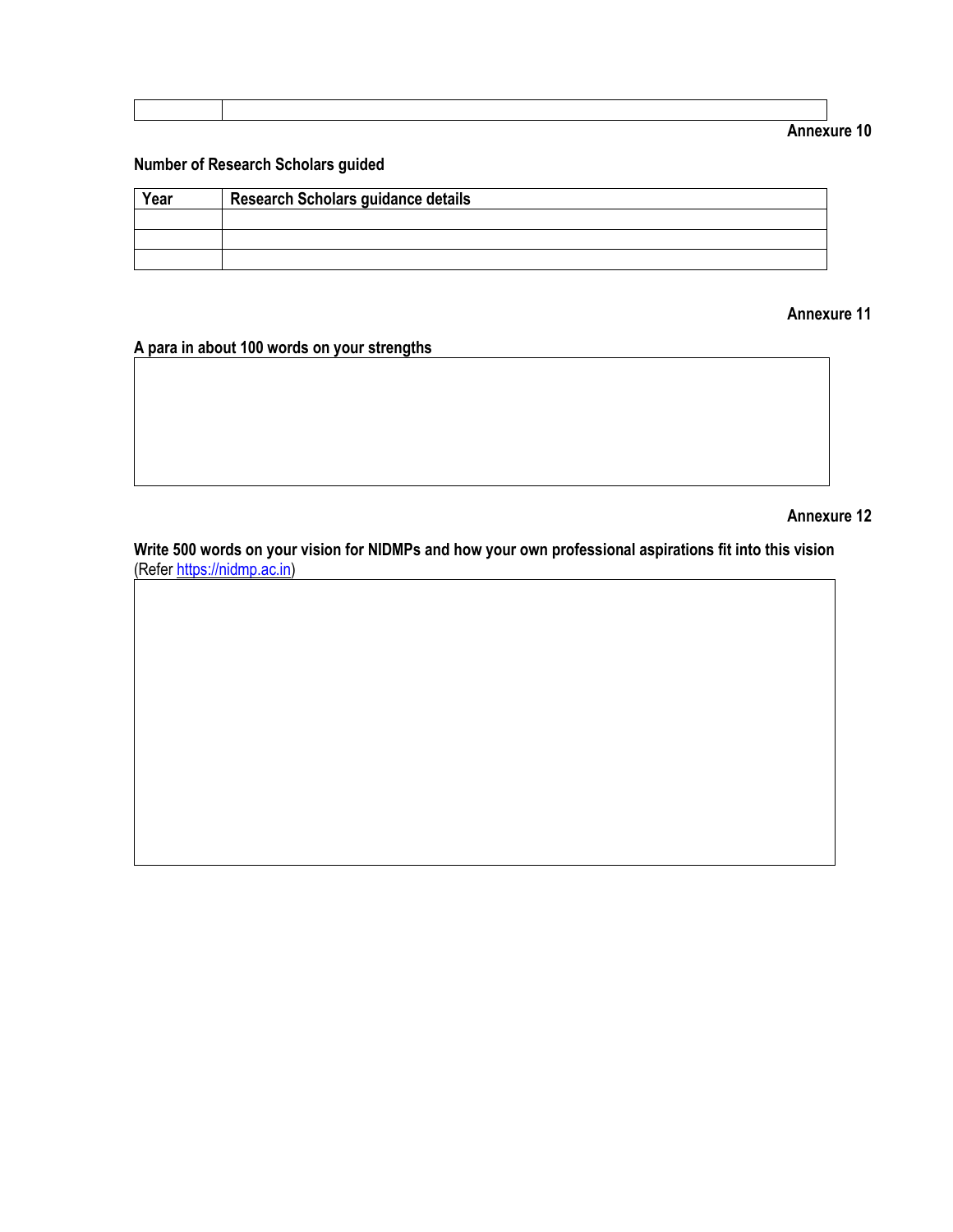## **FORM OF CERTIFICATE TO BE PRODUCED BY OTHER BACKWARD CLASSES APPLYING FOR APPOINTMENT TO POSTS UNDER THE GOVERNMENT OF INDIA**

| <b>This</b> | is | to                      |           | certify | that | Shri/Smt./Kumari                                                                                               |     |    |     |                   | son/daughter           |           | of               |
|-------------|----|-------------------------|-----------|---------|------|----------------------------------------------------------------------------------------------------------------|-----|----|-----|-------------------|------------------------|-----------|------------------|
|             |    |                         |           |         |      | of village/town __                                                                                             |     |    |     |                   |                        |           |                  |
| in          |    | District/Division       |           |         |      |                                                                                                                |     | in | the | State/Union       |                        |           | <b>Territory</b> |
|             |    |                         |           |         |      | belongs to the contract of the contract of the contract of the contract of the contract of the contract of the |     |    |     |                   |                        | community |                  |
|             |    |                         |           |         |      | which is recognised as a backward class under the Government of India, Ministry of Social                      |     |    |     |                   |                        |           |                  |
| Justice     |    | and                     |           |         |      | Empowerment's Resolution                                                                                       | No. |    |     |                   |                        |           | dated            |
|             |    |                         |           |         |      | *. Shri/Smt./Kumari                                                                                            |     |    |     |                   | and /or his/her family |           |                  |
| ordinarily  |    |                         | reside(s) | in      | the  |                                                                                                                |     |    |     | District/Division |                        | of the    |                  |
|             |    |                         |           |         |      | State/Union Territory. This is also to certify that he/she does not                                            |     |    |     |                   |                        |           |                  |
|             |    |                         |           |         |      | belong to the persons/sections (Creamy Layer) mentioned in Column 3 of the Schedule to the                     |     |    |     |                   |                        |           |                  |
|             |    |                         |           |         |      | Government of India, Department of Personnel & Training O.M. No. 36012/22/93-Estt. (SCT)                       |     |    |     |                   |                        |           |                  |
|             |    |                         |           |         |      | dated 8.9.1993, OM No. 36033/3/2004- Estt. (Res) dated 9th March, 2004, O.M. No.                               |     |    |     |                   |                        |           |                  |
|             |    |                         |           |         |      | 36033/3/2004-Estt. (Res) dated 14th October, 2008 and O.M. No. 36033/1/2013-Estt. (Res)                        |     |    |     |                   |                        |           |                  |
|             |    | dated 27th May, 2013**. |           |         |      |                                                                                                                |     |    |     |                   |                        |           |                  |

Signature\_\_\_\_\_\_\_\_\_\_\_\_\_\_\_

Designation **\$** 

Dated:

Seal

--------------------------------------------------------------------------------------------------------------------

\*-The authority issuing the certificate may have to mention the details of Resolution of Government of India, in which the caste of the candidate is mentioned as OBC.

\*\*- As amended from time to time.

\$ - List of Authorities empowered to issue Other Backward Classes certificate will be the same as those empowered to issue Scheduled Caste/Scheduled Tribe certificates.

Note: - The term "Ordinarily" used here will have the same meaning as in Section 20 of the Representation of the People Act, 1950.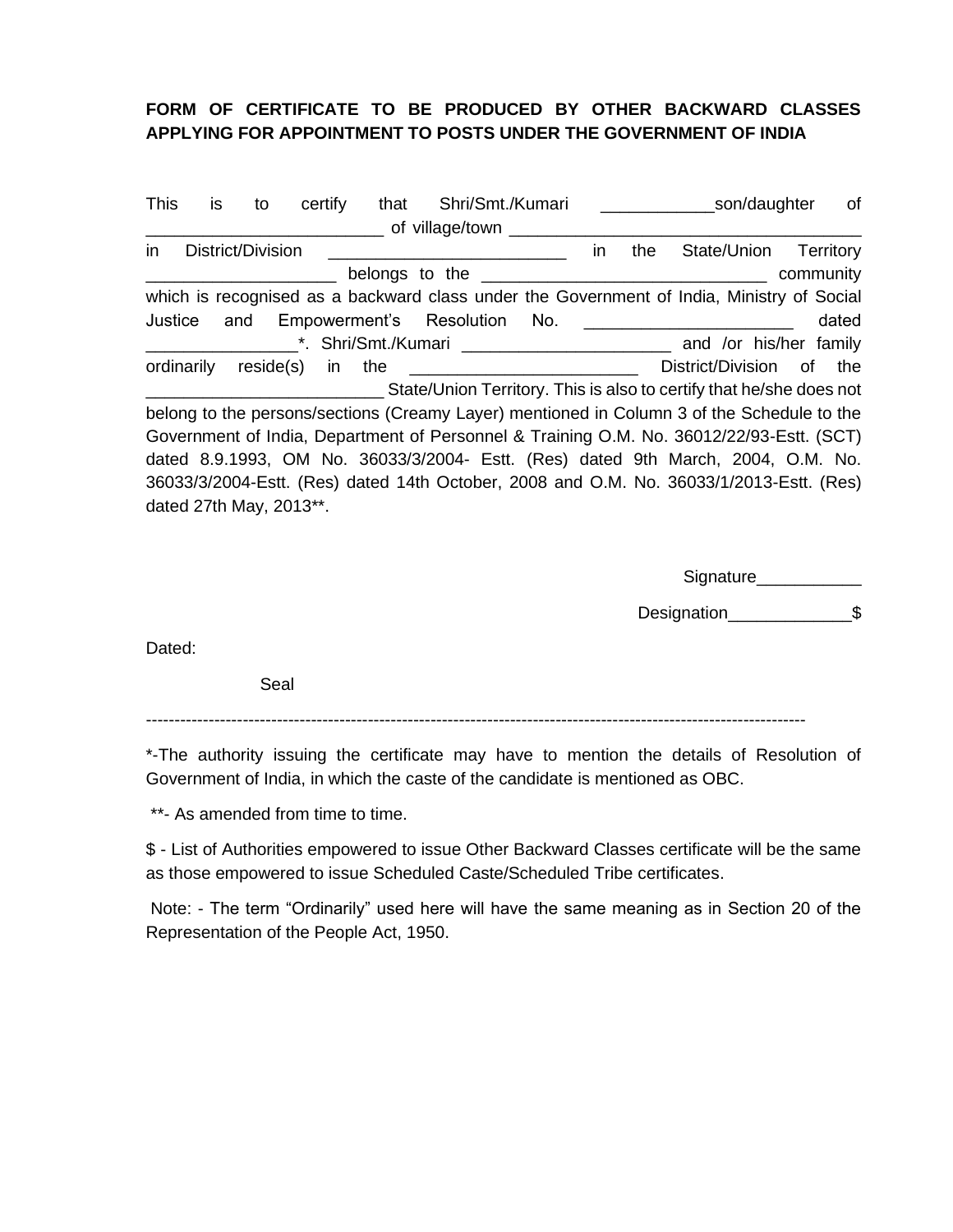## **THE FORM OF CERTIFICATE TO BE PRODUCED BY SCHEDULED CASTES AND SCHEDULED TRIBES CANDIDATES APPLYING FOR APPOINTMENT TO POSTS UNDER THE GOVERNMENT OF INDIA**

| This |  |  |                                                                                                                          |  |  |      |
|------|--|--|--------------------------------------------------------------------------------------------------------------------------|--|--|------|
|      |  |  |                                                                                                                          |  |  |      |
|      |  |  | State/Union Territory*  belongs to the caste/tribe* which is<br>recognised as a Scheduled Caste/Scheduled Tribe* under:- |  |  | the. |

@ The Constitution (Scheduled Castes) Order, 1950 @ The Constitution (Scheduled Tribes) Order, 1950 @ The Constitution (Scheduled Castes) Union Territories Order, 1951 @ The Constitution (Scheduled Tribes) Union Territories Order, 1951

[as amended by the Scheduled Castes and Scheduled Tribes List (Modification) Order, 1956; the Bombay Reorganisation Act, 1960, the Punjab Reorganisation Act, 1966, the State of Himachal Pradesh Act, 1970, the North Eastern Areas (Reorganisation) Act, 1971, the Scheduled Castes and Scheduled Tribes Order (Amendment) Act, 1976., the State of Mizoram Act, 1986, the State of Arunachal Pradesh Act, 1986 and the Goa, Daman and Diu (Reorganisation) Act, 1987.]

@ The Constitution (Jammu and Kashmir) Scheduled Castes Order, 1956

@ The Constitution (Andaman and Nicobar Islands) Scheduled Tribes Order, 1959 as amended by the Scheduled Castes and Scheduled Tribes Order (Amendment) Act, 1976 @ The Constitution (Dadar and Nagar Haveli) Scheduled Castes Order, 1962 @ The Constitution (Dadar and Nagar Haveli) Scheduled Tribes Order, 1962 @ The Constitution (Pondicherry) Scheduled Castes Order, 1964

@ The Constitution (Uttar Pradesh) Scheduled Tribes Order, 1967

@ The Constitution (Goa, Daman and Diu) Scheduled Castes Order, 1968 @ The Constitution (Goa, Daman and Diu) Scheduled Tribes Order, 1968 @ The Constitution (Nagaland) Scheduled Tribes Order, 1970

@ The Constitution (Sikkim) Scheduled Castes Order1978

@The Constitution (Sikkim) Scheduled Tribes Order1978

@ The Constitution (Jammu & Kashmir) Scheduled Tribes Order, 1989 @ The Constitution (SC) Order (Amendment) Act, 1990

@ The Constitution (ST) Order (Amendment) Act, 1991

@ The Constitution (ST) Order (Second Amendment) Act, 1991

@ The Scheduled Castes and Scheduled Tribes Orders (Amendment) Act 2002 @ The Constitution (Scheduled Castes) Order (Amendment) Act, 2002

@ The Constitution (Scheduled Castes and Scheduled Tribes) Orders (Amendment) Act, 2002

@ The Constitution (Scheduled Castes) Orders (Second Amendment) Act, 2002

% 2. Applicable in the case of Scheduled Castes/Scheduled Tribes persons who have migrated from one State/Union Territory Administration to another.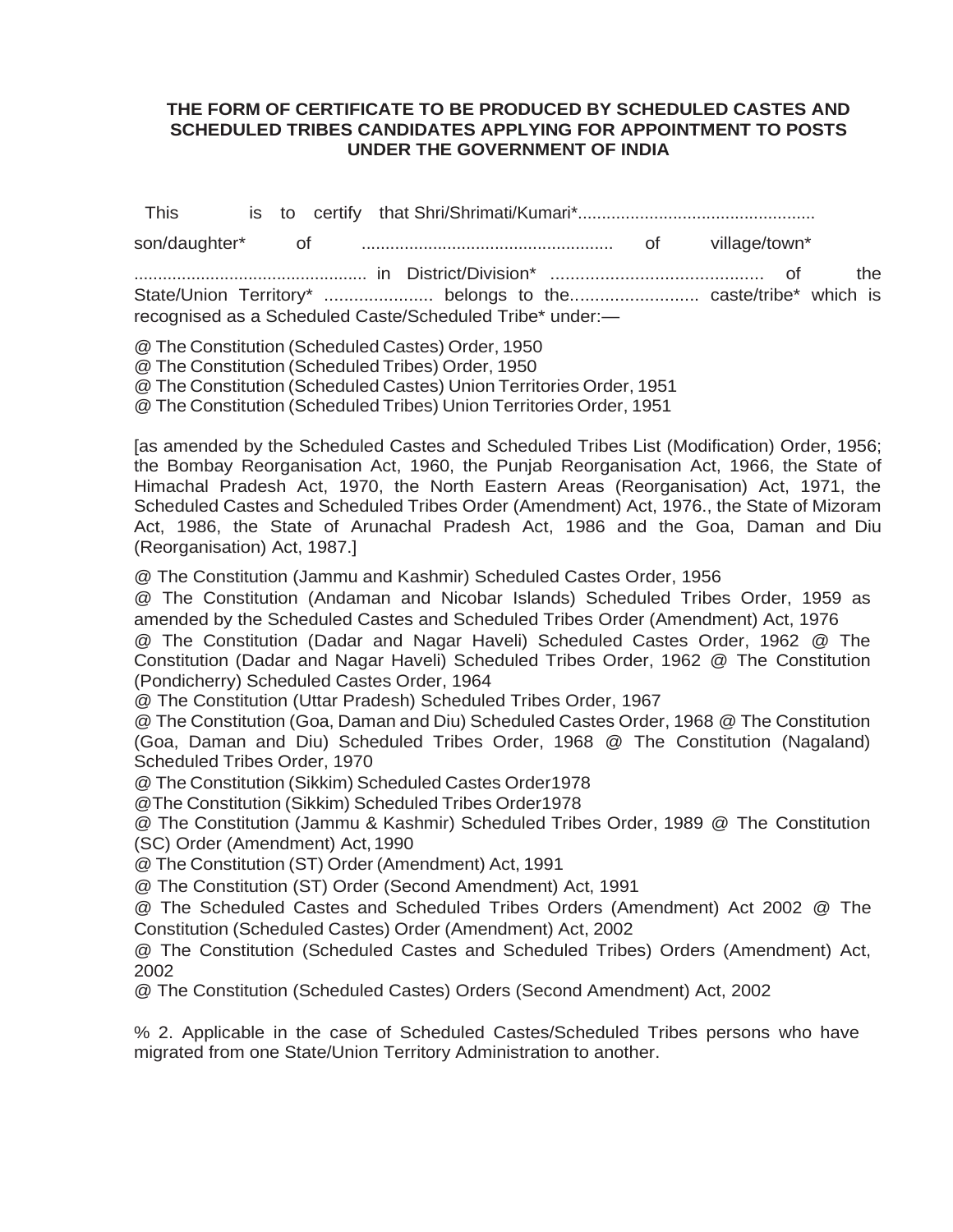|  | This certificate is issued on the basis of the Scheduled Castes/Scheduled Tribes certificate |  | of village/town* |  |
|--|----------------------------------------------------------------------------------------------|--|------------------|--|
|  |                                                                                              |  |                  |  |
|  |                                                                                              |  |                  |  |
|  |                                                                                              |  |                  |  |

Signature................................................

\*\*Designation............................................

(With Sealof Office) State/Union Territory\*

\*Please delete the words which are not applicable. @Please quote specific Presidential Order.

% Delete the paragraph which is not applicable.

NOTE: The term "ordinarily reside (s)" used here will have the same meaning as in Section 20 of the Representation of the People Act, 1950.

\*\*List of authorities empowered to issue Scheduled Caste/Scheduled Tribe Certificate.

- (i) District Magistrate/Additional District Magistrate/Collector/Deputy Commissioner/Additional Deputy Commissioner/Deputy Collector/1st Class Stipendiary Magistrate/† Sub-Divisional Magistrate/Taluka Magistrate/Executive Magistrate/Extra Assistant Commissioner. †(not below of the rank of 1st Class Stipendiary Magistrate).
- (ii) Chief Presidency Magistrate/Additional Chief Presidency Magistrate/Presidency Magistrate.
- (iii) Revenue Officers not below the rank of Tehsildar.
- (iv) Sub Divisional Officer of the area where the candidate and/or his/her family normally resides.
- (v) Administrator/Secretary to Administrator/Development Officer (Lakshadweep)